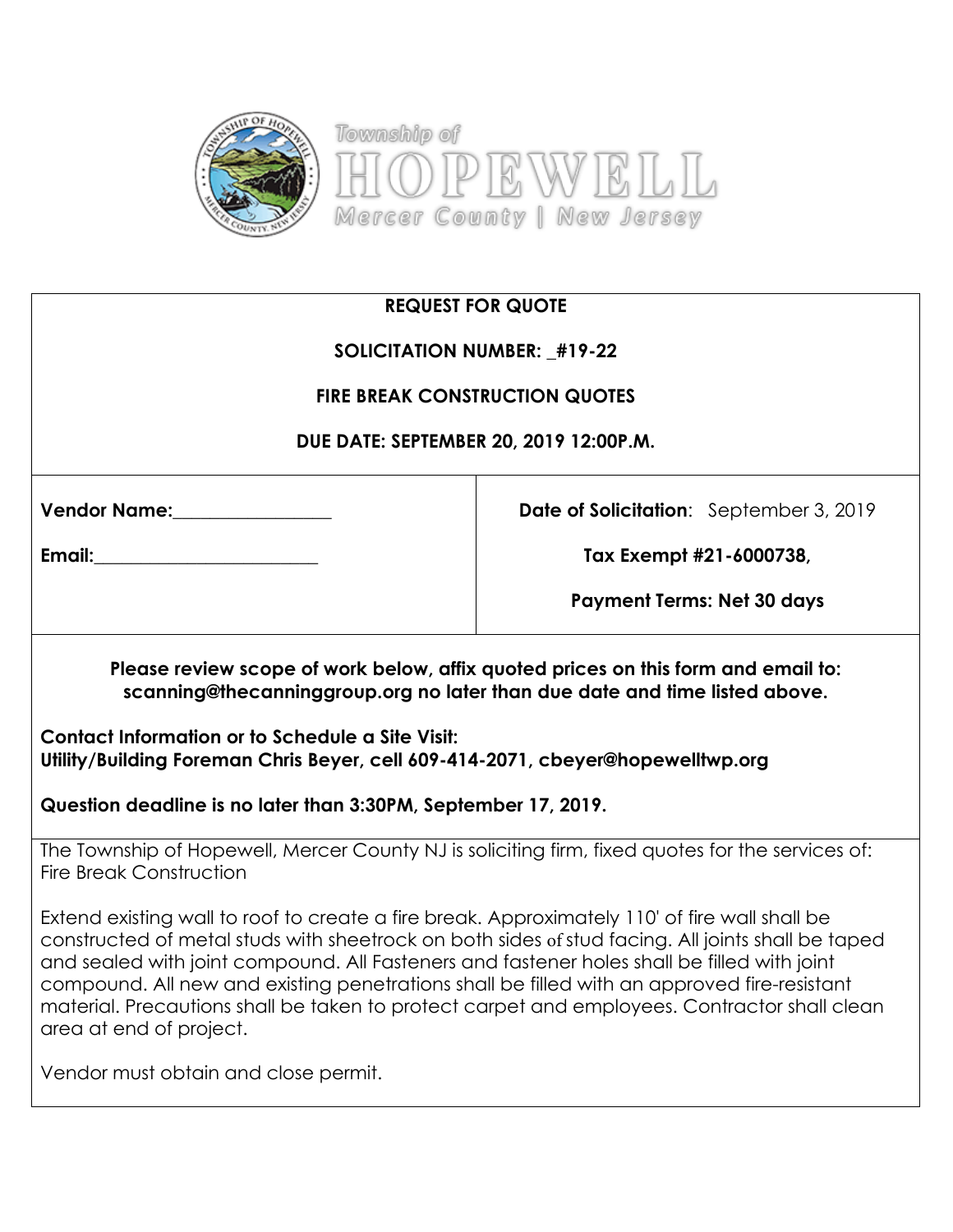Location for this round is the Municipal Building at 201 Washington Crossing- Pennington Drive, Titusville, N.J. 08560.

Contractor's Submittals: Successful contractor shall be prepared to provide the Township with their W9, NJ Business Registration Certificate, if in excess of Public Works Contractor Registration Act. Company/firm shall be required to comply with the requirements of N.J.S.A. 10:5-31 et seq. and N.J.A.C. 17:27 et. seq."

#### **Scope of Work & Firm Fixed Quote**

| <b>Item</b>               | <b>Currency (numbers)</b>                                                                                                                                                               |             |
|---------------------------|-----------------------------------------------------------------------------------------------------------------------------------------------------------------------------------------|-------------|
| <b>Material and Labor</b> | \$                                                                                                                                                                                      |             |
|                           | <b>Currency in writing</b>                                                                                                                                                              |             |
| $\boldsymbol{\mathsf{S}}$ |                                                                                                                                                                                         |             |
|                           |                                                                                                                                                                                         |             |
| Notes:                    |                                                                                                                                                                                         |             |
|                           |                                                                                                                                                                                         |             |
|                           |                                                                                                                                                                                         |             |
|                           |                                                                                                                                                                                         |             |
|                           |                                                                                                                                                                                         |             |
|                           | Method of Award: A contract shall be awarded to Contractor which, based on the Township's<br>calculations, is deemed the most advantageous price and other factors (N.J.S.A.40A:11-6.1) |             |
| <b>Vendor Name</b>        | <b>Printed Name of Authorized</b><br>Signer                                                                                                                                             | <b>Date</b> |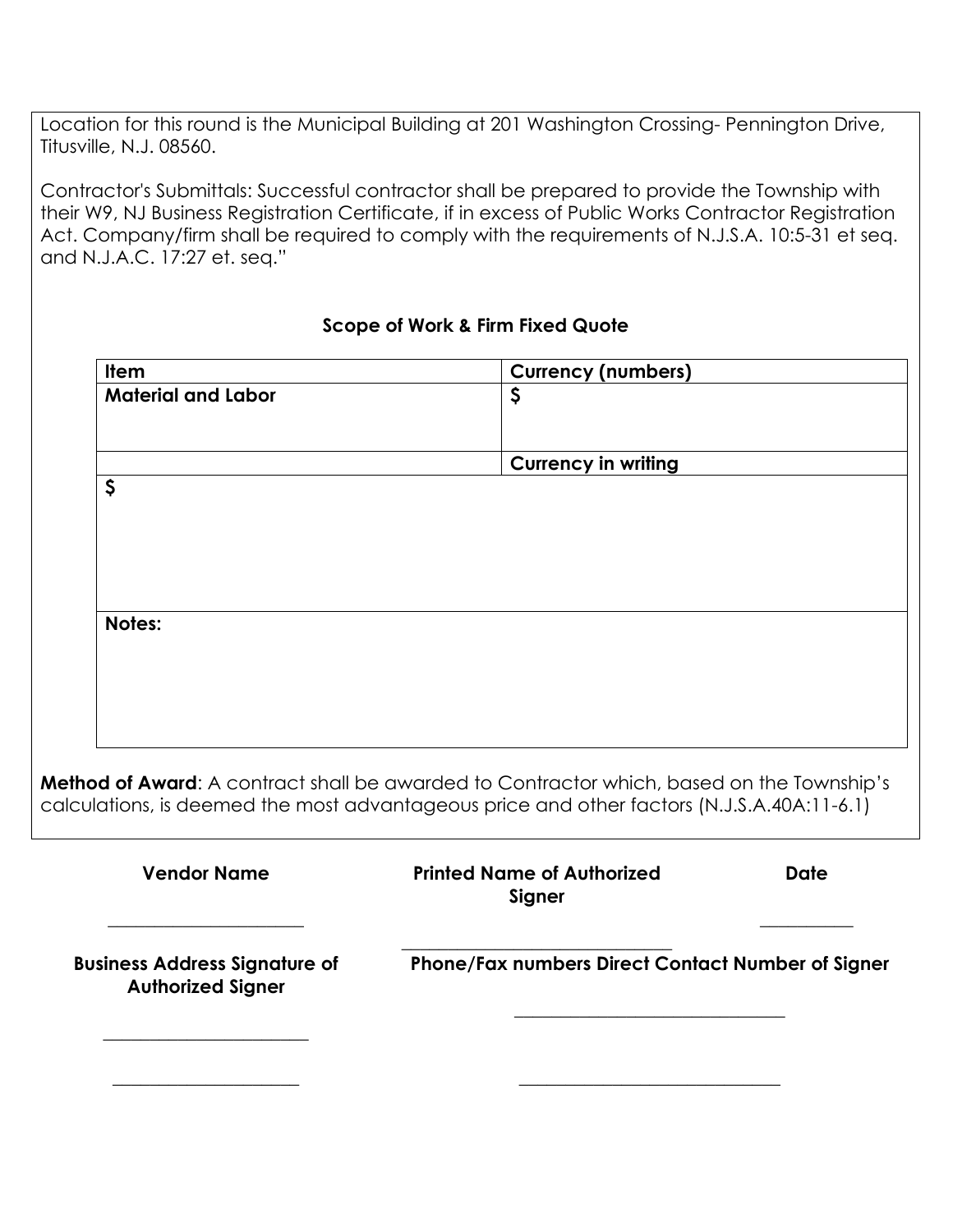

## **Township of Hopewell COUNTY OF Mercer STATE OF NEW JERSEY**

#### **INFORMATION AND FORMS TO BE COMPLETED BY VENDORS**

#### **Questions and Contacts:**

| Sean P. Canning, MPA, QPA         |  |
|-----------------------------------|--|
| <b>Qualified Purchasing Agent</b> |  |
| $(973)$ -706-7813                 |  |
| scanning@TheCanningGroup.org      |  |
|                                   |  |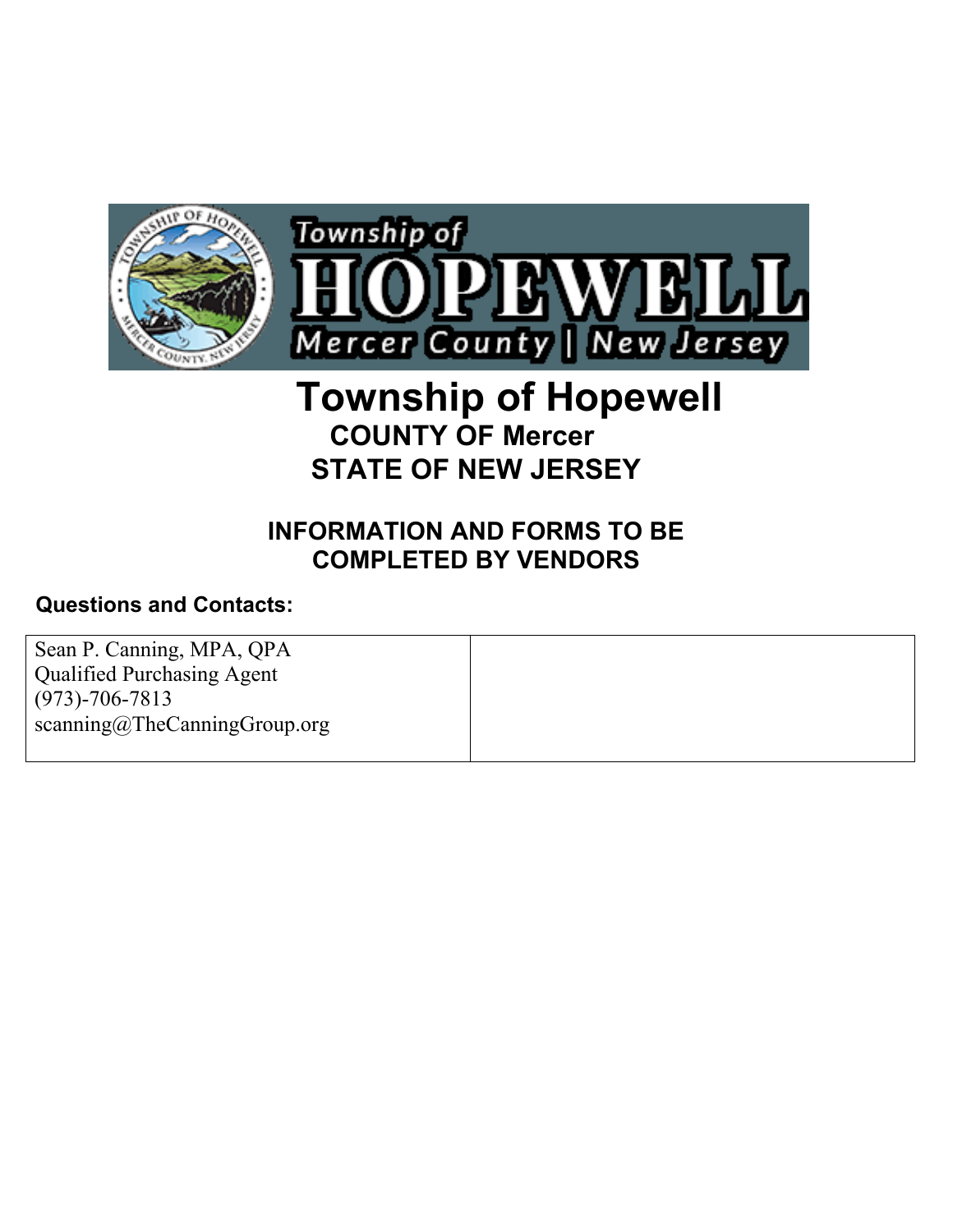#### **VENDOR DOCUMENTATION RETENSION**

#### N.J.A.C. 17:44-2.2

THE VENDOR SHALL MAINTAIN ALL DOCUMENTATION RELATED TO PRODUCTS, TRANSACTION OR SERVICES UNDER THIS CONTRACT FOR A PERIOD OF FIVE YEARS FROM THE DATE OF FINAL PAYMENT. SUCH RECORDS SHALL BE MADE AVAILABLE TO THE NEW JERSEY OFFICE OF THE STATE COMPTROLLER UPON REQUEST.

#### DISCLOSURE OF CONTRIBUTIONS TO NJ ELECTION LAW ENFORCEMENT COMMISSION (ELEC)

Starting in January 2007, all business entities are advised of their responsibility to file an annual disclosure statement of political contributions with the New Jersey Election Law Enforcement Commission (ELEC) pursuant to

N.J.S.A. 19:44A-20.27 if they receive contracts in excess of \$50,000 from public entities in a calendar year. Business entities are responsible for determining if filing is necessary. Additional information on this requirement is available from ELEC at 888-313-3532 or at www.elec.state.ni.us.

#### **Insurance**

The Contractor shall carry general and automotive liability insurance for bodily injury in the amount of \$1,000,000 for one person and \$1,000,000 for one accident; also property damage in the amount of \$1,000,000 for one accident and \$2,000,000 aggregate; also require excess coverage (umbrella policy) of at least \$2,000,000, which shall save harmless the Municipality from claims, demands and causes of action arising from any act, commission or omission to the Contractor, its agents and employees.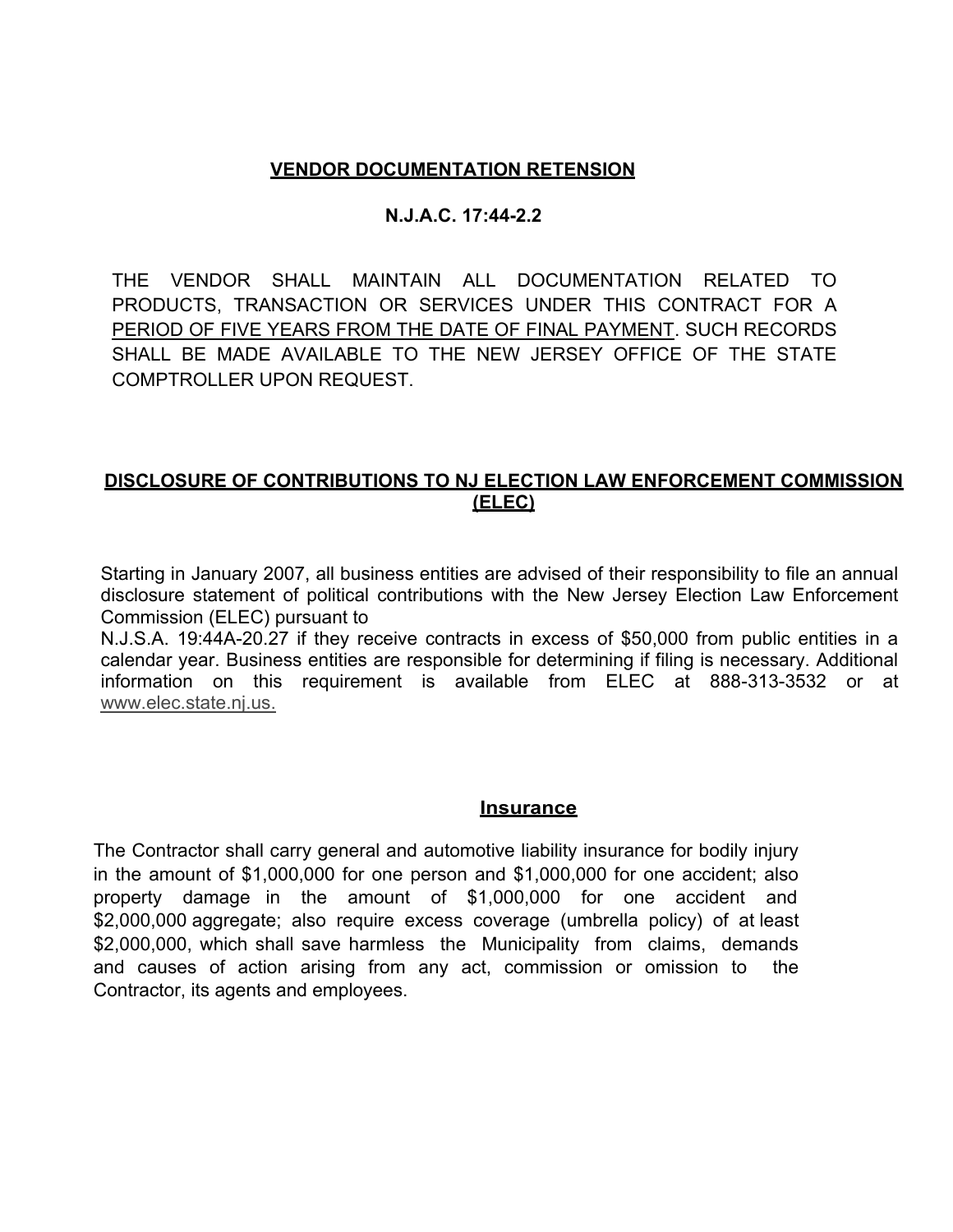# **EXHIBIT C**

# **CONSTRUCTION, ALTERATION OR**

# **DEMOLITION OVER \$16,263.00**

# **BUT LESS THAN \$40,000.00**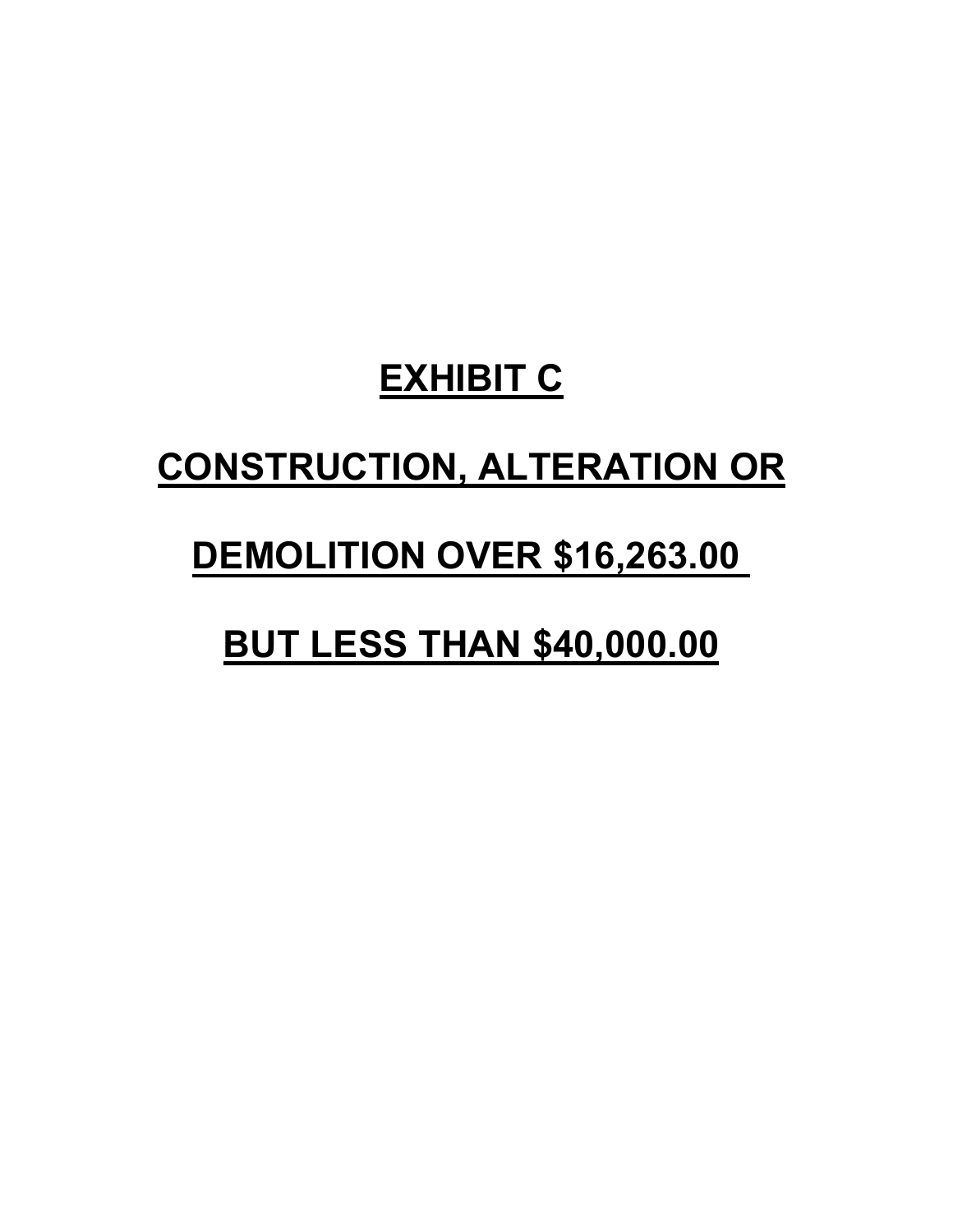#### *New Jersey Business Registration Certification*

Pursuant to N.J.S.A. 52:32-44, **The Township of Hopewell** ("Contracting Agency") is prohibited from entering into a contract with an entity unless the bidder/proposer/contractor, and each subcontractor that is required by law to be named in a bid/proposal/contract has a valid Business Registration Certificate on file with the Division of Revenue and Enterprise Services within the Department of the Treasury.

Prior to contract award or authorization, the contractor shall provide the Contracting Agency with its proof of business registration and that of any named subcontractor(s).

Subcontractors named in a bid or other proposal shall provide proof of business registration to the bidder, who in turn, shall provide it to the Contracting Agency prior to the time a contract, purchase order, or other contracting document is awarded or authorized. During the course of contract performance:

- (1) the contractor shall not enter into a contract with a subcontractor unless the subcontractor first provides the contractor with a valid proof of business registration.
- (2) the contractor shall maintain and submit to the Contracting Agency a list of subcontractors and their addresses that may be updated from time to time.
- (3) the contractor and any subcontractor providing goods or performing services under the contract, and each of their affiliates, shall collect and remit to the Director of the Division of Taxation in the Department of the Treasury, the use tax due pursuant to the Sales and Use Tax Act, (N.J.S.A. 54:32B-1 et seq.) on all sales of tangible personal property delivered into the State. Any questions in this regard can be directed to the Division of Taxation at (609)292-6400. Form NJ-REG can be filed online at http://www.state.nj.us/treasury/revenue/busregcert.shtml.

Before final payment is made under the contract, the contractor shall submit to the Contracting Agency a complete and accurate list of all subcontractors used and their addresses.

Pursuant to N.J.S.A. 54:49-4.1, a business organization that fails to provide a copy of a business registration as required, or that provides false business registration information, shall be liable for a penalty of \$25 for each day of violation, not to exceed \$50,000, for each proof of business registration not properly provided under a contract with a contracting agency.

#### **Emergency Purchases or Contracts**

For purchases of an emergent nature, the contractor shall provide its Business Registration Certificate within two weeks from the date of purchase or execution of the contract or prior to payment for goods or services, whichever is earlier.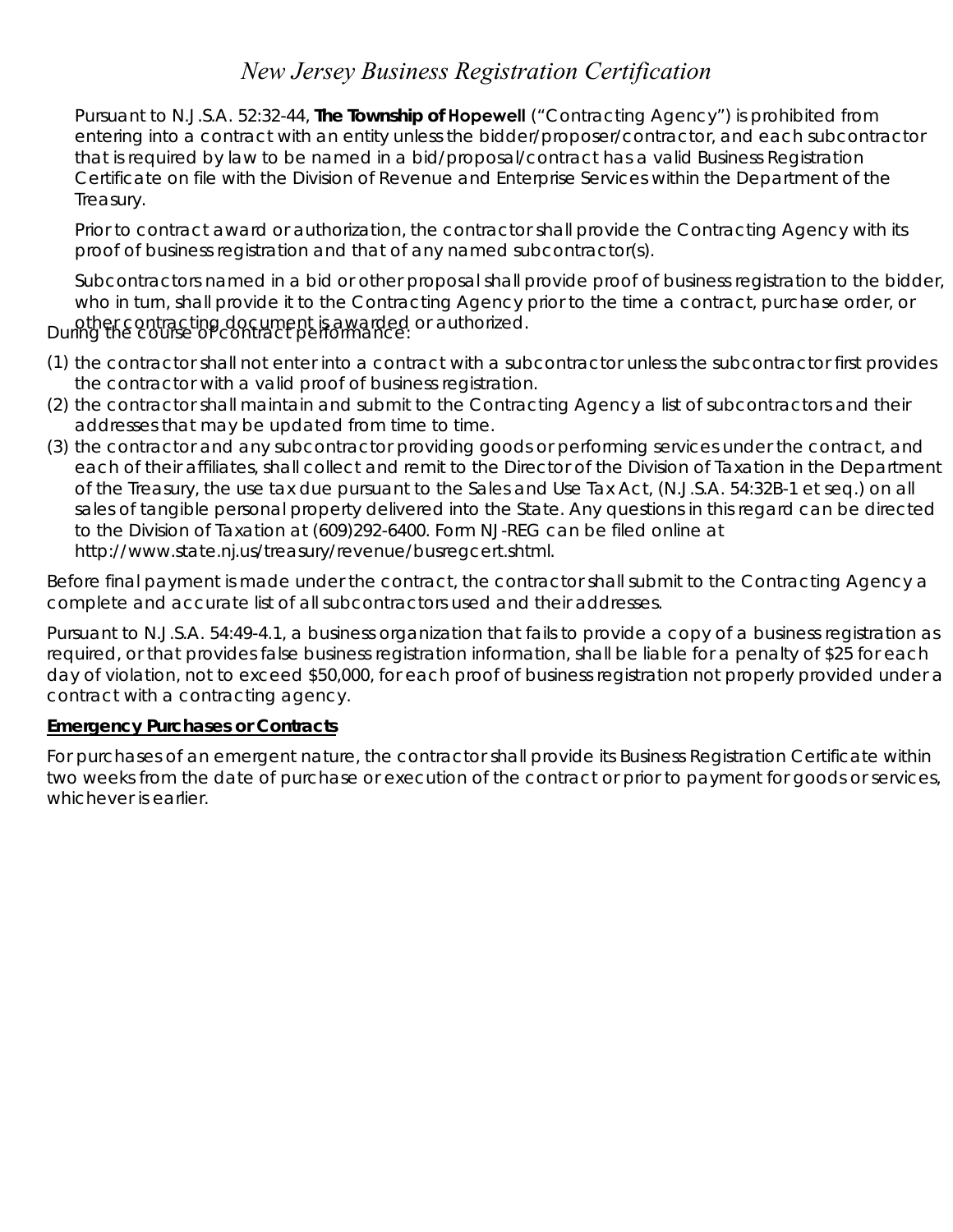## New Jersey Business Registration Certification

|                                                                                | <b>STATE OF NEW JERSEY</b>                                                                                                                                                 |
|--------------------------------------------------------------------------------|----------------------------------------------------------------------------------------------------------------------------------------------------------------------------|
|                                                                                | <b>BUSINESS REGISTRATION CERTIFICATE</b><br>DEPARTMENT OF TREASURY<br>DIVISION OF REVENUE<br><b>PO BOX 252</b><br>AUGUST STATISTICS CONSULTING<br>TRENTON, N.J. 08646-0252 |
| <b>TAXPAYER NAME:</b><br><b>VIDEO AIDED INSTRUCTION INC.</b>                   | <b>TRADE NAME:</b>                                                                                                                                                         |
| TAXPAYER IDENTIFICATION#:<br>112-667-062/000                                   | <b>SEQUENCE NUMBER:</b><br>1088952                                                                                                                                         |
| <b>ADDRESS:</b><br><b>485-34 S BROADWAY</b><br><b>HICKSVILLE NY 11801-5071</b> | <b>ISSUANCE DATE:</b><br>09/16/04                                                                                                                                          |
| <b>EFFECTIVE DATE:</b><br>05/01/89<br>FORM-BRC(08-01)                          | Director<br>This Certificate is NOT assignable or transferabl<br>It must be conspicuously displayed at above address                                                       |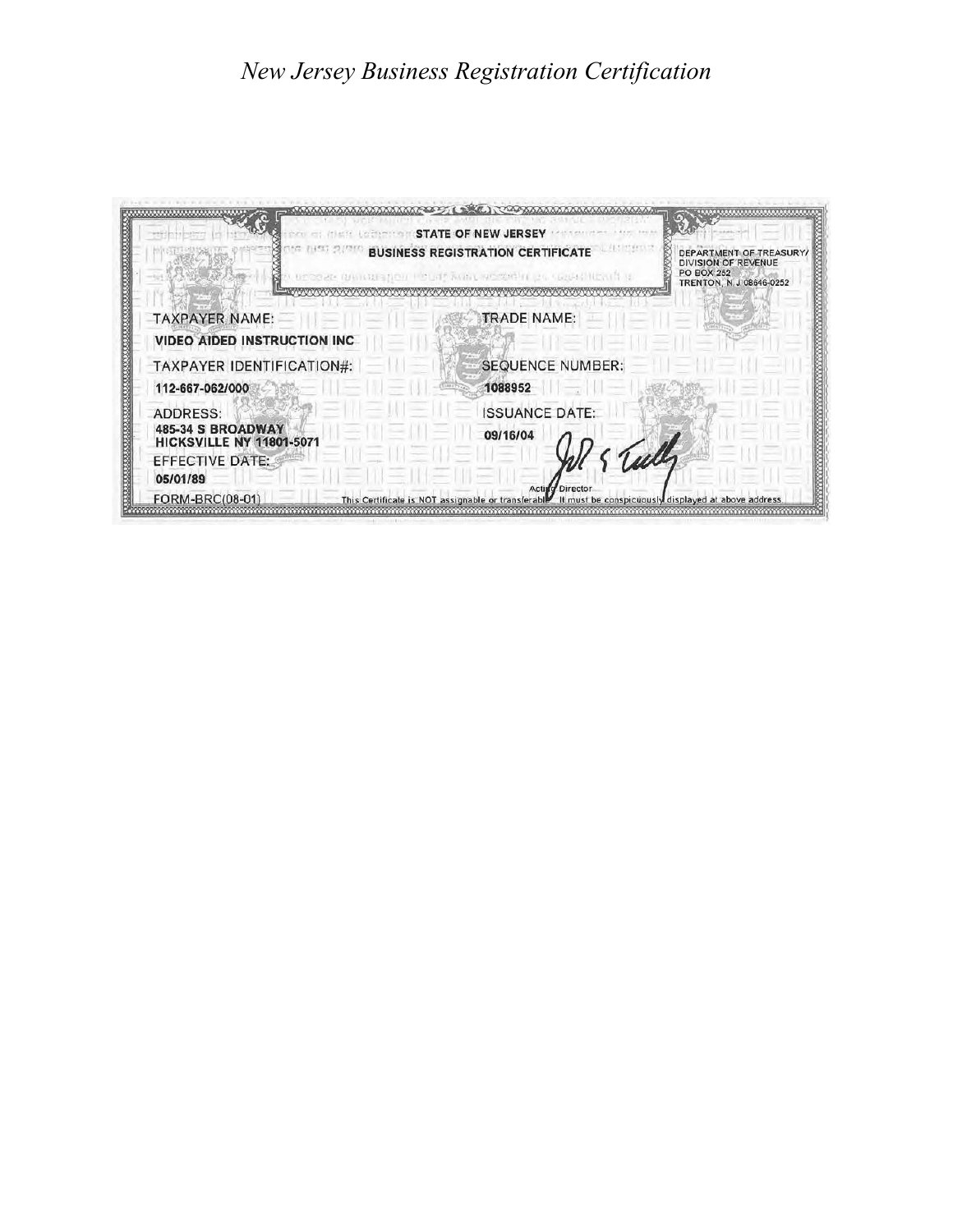#### **EXHIBIT B**

#### **MANDATORY EQUAL EMPLOYMENT OPPORTUNITY LANGUAGE**

**N.J.S.A. 10:5-31 et seq. (P.L.1975, c.127)** 

#### **N.J.A.C. 17:27-1.1 et seq.**

#### **CONSTRUCTION CONTRACTS**

During the performance of this contract, the contractor agrees as follows:

The contractor or subcontractor, where applicable, will not discriminate against any employee or applicant for employment because of age, race, creed, color, national origin, ancestry, marital status, affectional or sexual orientation, gender identity or expression, disability, nationality or sex. Except with respect to affectional or sexual orientation and gender identity or expression, the contractor will ensure that equal employment opportunity is afforded to such applicant's in recruitment and employment, and that employees are treated during employment, without regard to their age, race, creed, color, national origin, ancestry, marital status, affectional or sexual orientation, gender identity or expression, disability, nationality or sex. Such equal employment opportunity shall include, but not be limited to the following: employment, upgrading, demotion, or transfer; recruitment or recruitment advertising; layoff or termination; rates of pay or other forms of compensation; and selection for training, including apprenticeship. The contractor agrees to post in conspicuous places, available to employees and applicants for employment, notices to be provided by the Public Agency Compliance Officer setting forth provisions of this nondiscrimination clause.

The contractor or subcontractor, where applicable will, in all solicitations or advertisements for employees placed by or on behalf of the contractor, state that all qualified applicants will receive consideration for employment without regard to age, race, creed, color, national origin, ancestry, marital status, affectional or sexual orientation, gender identity or expression, disability, nationality or sex.

The contractor or subcontractor will send to each labor union, with which it has a collective bargaining agreement, a notice, to be provided by the agency contracting officer, advising the labor union or workers' representative of the contractor's commitments under this act and shall post copies of the notice in conspicuous places available to employees and applicants for employment. The contractor or subcontractor, where applicable, agrees to comply with any regulations promulgated by the Treasurer, pursuant to N.J.S.A. 10:5-31 et seq., as amended and supplemented from time to time and the Americans with Disabilities Act.

When hiring or scheduling workers in each construction trade, the contractor or subcontractor agrees to make good faith efforts to employ minority and women workers in each construction trade consistent with the targeted employment goal prescribed by N.J.A.C. l7:27-7.2; provided, however, that the Dept. of LWD, Construction EEO Monitoring Program, may, in its discretion, exempt a contractor or subcontractor from compliance with the good faith procedures prescribed by the following provisions, A, B, and C, as long as the Dept. of LWD, Construction EEO Monitoring Program is satisfied that the contractor or subcontractor is employing workers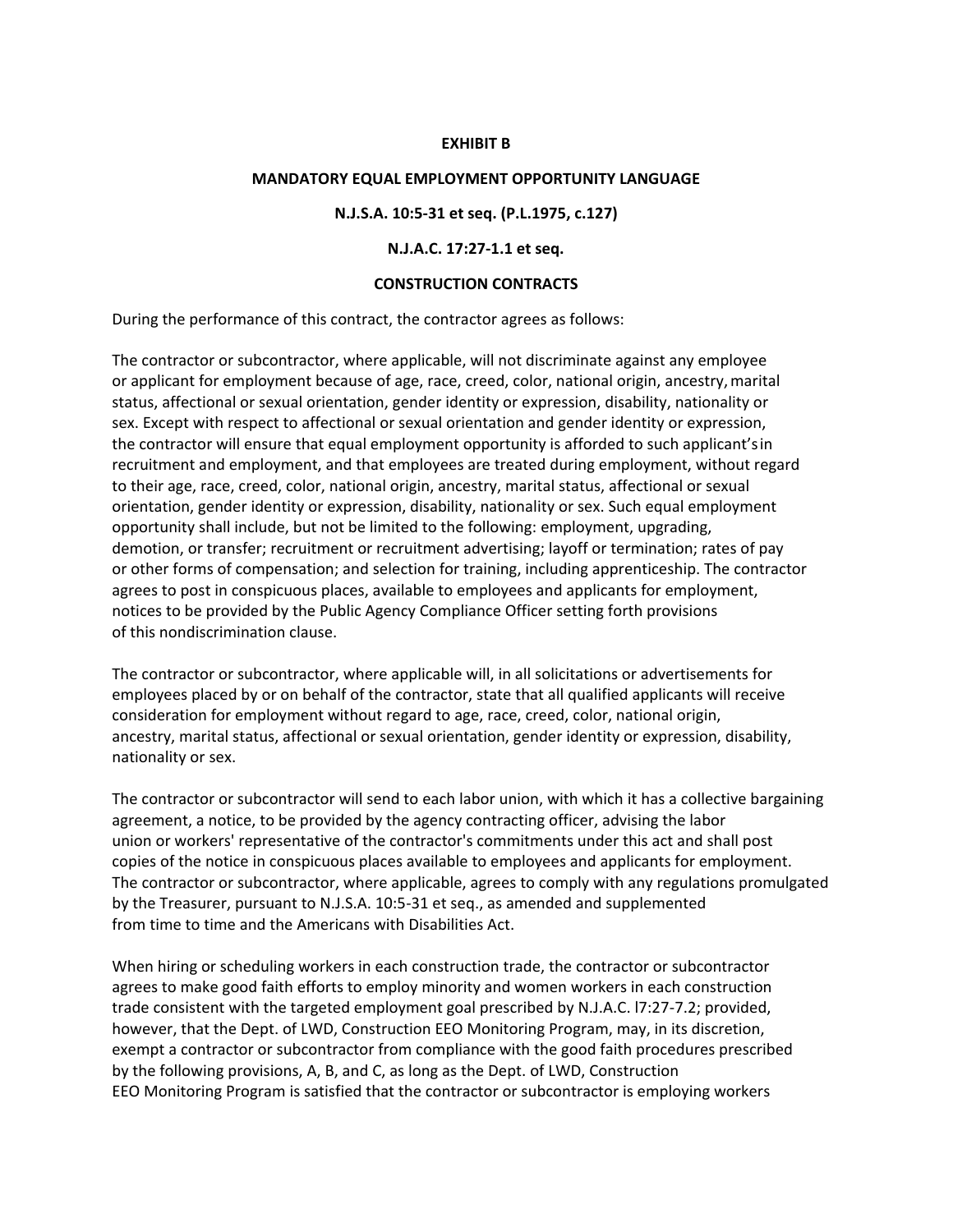provided by a union which provides evidence, in accordance with standards prescribed by the Dept. of LWD, Construction EEO Monitoring Program, that its percentage of active "card carrying" members who are minority and women workers is equal to or greater than the targeted employment goal established in accordance with N.J.A.C. 17:27-7.2. The contractor or subcontractor agrees that a good faith effort shall include compliance with the following procedures:

(A) If the contractor or subcontractor has a referral agreement or arrangement with a union for a construction trade, the contractor or subcontractor shall, within three business days of the contract award, seek assurances from the union that it will cooperate with the contractor or subcontractor as it fulfills its affirmative action obligations under this contract and in accordance with the rules promulgated by the Treasurer pursuant to N.J.S.A. 10:5-31 et. seq., as supplemented and amended from time to time and the Americans with Disabilities Act. If the contractor or subcontractor is unable to obtain said assurances from the construction trade union at least five business days prior to the commencement of construction work, the contractor or subcontractor agrees to afford equal employment opportunities minority and women workers directly, consistent with this chapter. If the contractor's or subcontractor's prior experience with a construction trade union, regardless of whether the union has provided said assurances, indicates a significant possibility that the trade union will not refer sufficient minority and women workers consistent with affording equal employment opportunities as specified in this chapter, the contractor or subcontractor agrees to be prepared to provide such opportunities to minority and women workers directly, consistent with this chapter, by complying with the hiring or scheduling procedures prescribed under (B) below; and the contractor or subcontractor further agrees to take said action immediately if it determines that the union is not referring minority and women workers consistent with the equal employment opportunity goals set forth in this chapter.

(B) If good faith efforts to meet targeted employment goals have not or cannot be met for each construction trade by adhering to the procedures of (A) above, or if the contractor does not have a referral agreement or arrangement with a union for a construction trade, the contractor or subcontractor agrees to take the following actions:

(l) To notify the public agency compliance officer, the Dept. of LWD, Construction EEO Monitoring Program, and minority and women referral organizations listed by the Division pursuant to N.J.A.C. 17:27-5.3, of its workforce needs, and request referral of minority and women workers;

(2) To notify any minority and women workers who have been listed with it as awaiting available vacancies;

(3) Prior to commencement of work, to request that the local construction trade union refer minority and women workers to fill job openings, provided the contractor or subcontractor has a referral agreement or arrangement with a union for the construction trade;

(4) To leave standing requests for additional referral to minority and women workers with the local construction trade union, provided the contractor or subcontractor has a referral agreement or arrangement with a union for the construction trade, the State Training and Employment Service and other approved referral sources in the area;

(5) If it is necessary to lay off some of the workers in a given trade on the construction site,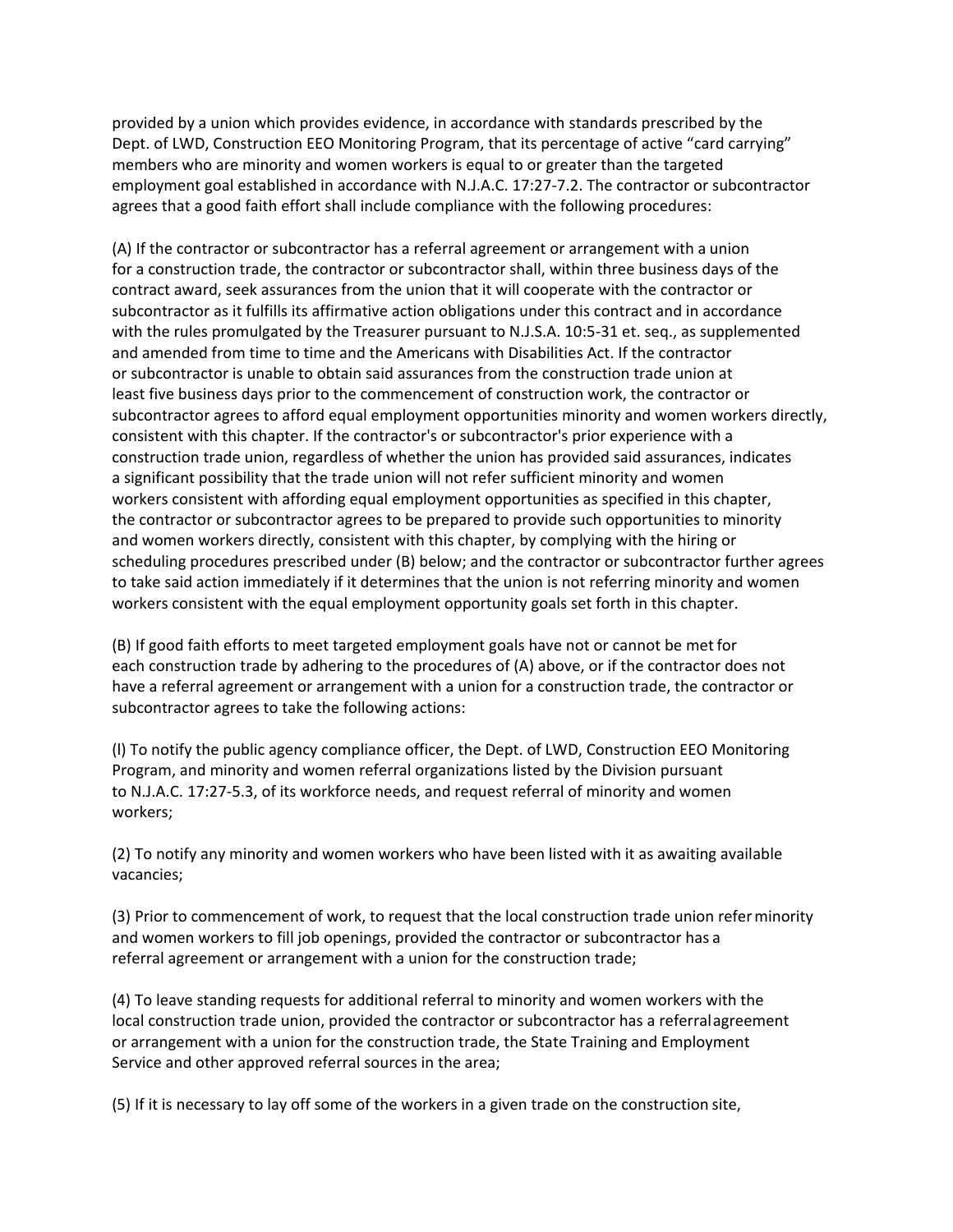layoffs shall be conducted in compliance with the equal employment opportunity and nondiscrimination standards set forth in this regulation, as well as with applicable Federal and State court decisions;

(6) To adhere to the following procedure when minority and women workers apply or are referred to the contractor or subcontractor:

The contactor or subcontractor shall interview the referred minority or women worker.

If said individuals have never previously received any document or certification signifying a level of qualification lower than that required in order to perform the work of the construction trade, the contractor or subcontractor shall in good faith determine the qualifications of such individuals. The contractor or subcontractor shall hire or schedule those individuals who satisfy appropriate qualification standards in conformity with the equal employment opportunity and non-discrimination principles set forth in this chapter. However, a contractor or subcontractor shall determine that the individual at least possesses the requisite skills, and experience recognized by a union, apprentice program or a referral agency, provided the referral agency is acceptable to the Dept. of LWD, Construction EEO Monitoring Program. If necessary, the contractor or subcontractor shall hire or schedule minority and women workers who qualify as trainees pursuant to these rules. All of the requirements, however, are limited by the provisions of (C) below.

The name of any interested women or minority individual shall be maintained on a waiting list, and shall be considered for employment as described in (i) above, whenever vacancies occur. At the request of the Dept. of LWD, Construction EEO Monitoring Program, the contractor or subcontractor shall provide evidence of its good faith efforts to employ women and minorities from the list to fill vacancies.

If, for any reason, said contractor or subcontractor determines that a minority individual or a woman is not qualified or if the individual qualifies as an advanced trainee or apprentice, the contractor or subcontractor shall inform the individual in writing of the reasons for the determination, maintain a copy of the determination in its files, and send a copy to the public agency compliance officer and to the Dept. of LWD, Construction EEO Monitoring Program.

(7) To keep a complete and accurate record of all requests made for the referral of worker's in any trade covered by the contract, on forms made available by the Dept. of LWD, Construction EEO Monitoring Program and submitted promptly to the Dept. of LWD, Construction EEO Monitoring Program upon request.

(C) The contractor or subcontractor agrees that nothing contained in (B) above shall preclude the contractor or subcontractor from complying with the union hiring hall or apprenticeship policies in any applicable collective bargaining agreement or union hiring hall arrangement, and, where required by custom or agreement, it shall send journeymen and trainees to the union for referral, or to the apprenticeship program for admission, pursuant to such agreement or arrangement. However, where the practices of a union or apprenticeship program will result in the exclusion of minorities and women or the failure to refer minorities and women consistent with the targeted county employment goal, the contractor or subcontractor shall consider for employment persons referred pursuant to (B) above without regard to such agreement or arrangement; provided further, however, that the contractor or subcontractor shall not be required to employ women and minority advanced trainees and trainees in numbers which result in the employment of advanced trainees and trainees as a percentage of the total workforce for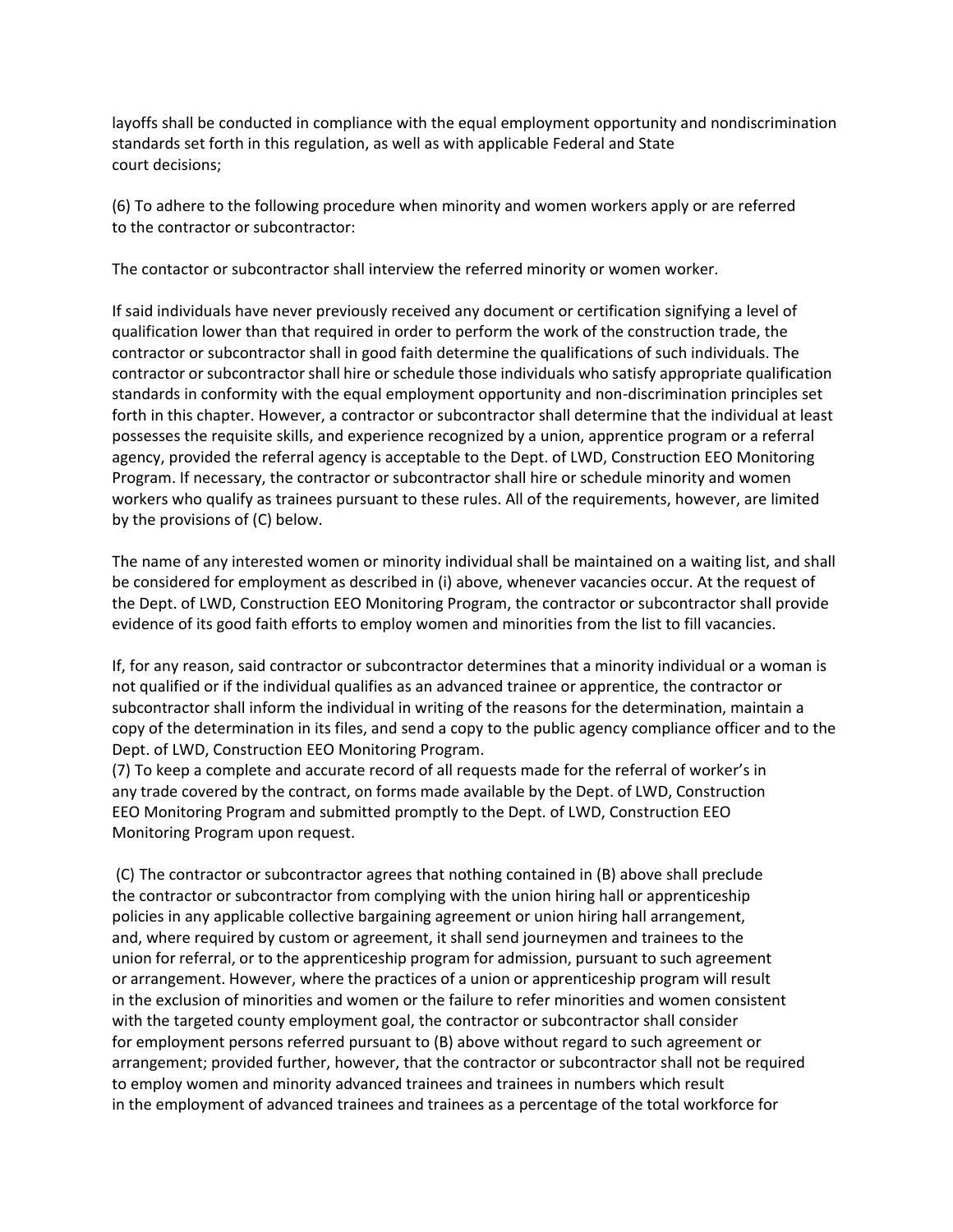the construction trade, which percentage significantly exceeds the apprentice to journey worker ratio specified in the applicable collective bargaining agreement, or in the absence of a collective bargaining agreement, exceeds the ratio established by practice in the area for said construction trade. Also, the contractor or subcontractor agrees that, in implementing the procedures of (B) above, it shall, where applicable, employ minority and women workers residing within the geographical jurisdiction of the union.

After notification of award, but prior to signing a construction contract, the contractor shall submit to the public agency compliance officer and the Dept. of LWD, Construction EEO Monitoring Program an initial project workforce report (Form AA-201) electronically provided to the public agency by the Dept. of LWD, Construction EEO Monitoring Program, through its website, for distribution to and completion by the contractor, in accordance with N.J.A.C. 17:27-7. The contractor also agrees to submit a copy of the Monthly Project Workforce Report once a month thereafter for the duration of this contract to the Dept. of LWD, Construction EEO Monitoring Program, and to the public agency compliance officer.

The contractor agrees to cooperate with the public agency in the payment of budgeted funds, as is necessary, for on-the-job and/or off-the job programs for outreach and training of minorities and women.

(D) The contractor and its subcontractors shall furnish such reports or other documents to the Dept. of LWD, Construction EEO Monitoring Program as may be requested by the Dept. of LWD, Construction EEO Monitoring Program from time to time in order to carry out the purposes of these regulations, and public agencies shall furnish such information as may be requested by the Dept. of LWD, Construction EEO Monitoring Program for conducting a compliance investigation pursuant to N.J.A.C. 17:27-1.1 et seq.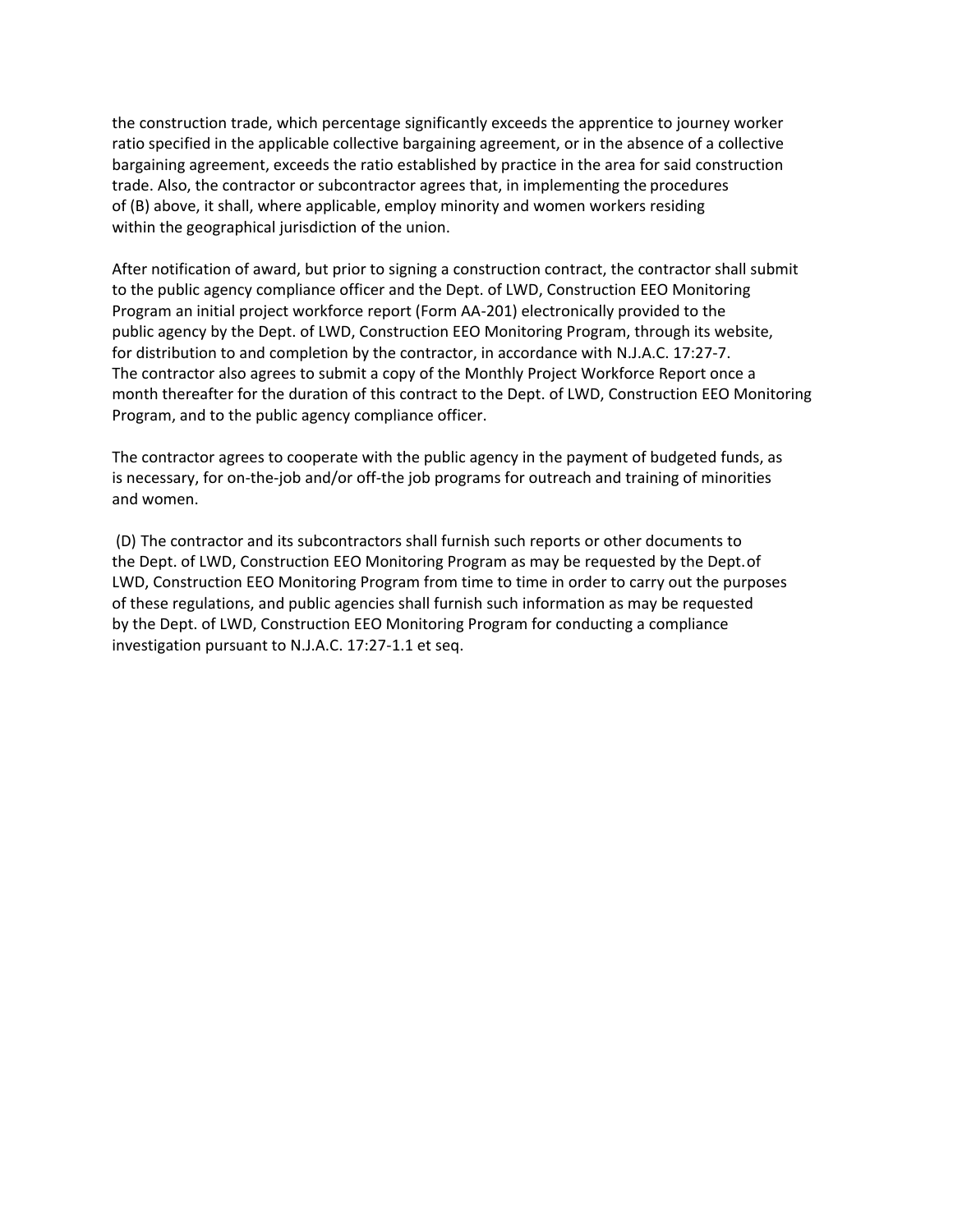#### INSTRUCTIONS FOR COMPLETING THE INITIAL PROJECT WORKFORCE REPORT - CONSTRUCTION (AA201)

#### DO NOT COMPLETE THIS FORM FOR GOODS AND/OR SERVICE CONTRACTS

- 1. Enter the Federal Identification Number assigned to the contractor by the Internal Revenue Service, or if a Federal Emp1oyer Identification Number has been applied for but not yet issued, or if your business is such that you have not or will not receive a Federal Identification Number, enter the social security number assigned to the single owner or one partner, in the case of a partnership.
- 2. Note: The Division of CC/EEO will assign a contractor ID number to your company. This number will be your permanently assigned contractor ID number that must be on all correspondence and reports submitted to this office.
- 3. Enter the prime contractor's name, address and zip code number.
- 4. Check box if Company is Minority Owned or Woman Owned
- 5. Enter the complete name and address of the Public Agency awarding the contract. Include the contract number, date of award and dollar amount of the contract.
- 6. Enter the name and address of the project, including the county in which the project is located.
- 7. Note: A project contract ID number will be assigned to your firm upon receipt of the completed Initial Project Workforce Report (AA201) for this contract. This number must be indicated on all correspondence and reports submitted to this office relating to this contract.
- 8. Check "Yes" or "No" to indicate whether a Project Labor Agreement (PLA) was established with the labor organization( $s$ ) for this project.
- 9. Under the Projected Total Number of Employees in each trade or craft and at each level of classification, enter the total composite workforce of the prime contractor and all subcontractors projected to work on the project. Under Projected Employees enter total minority and female employees of the prime contractor and all subcontractors projected to work on the project. Minority employees include Black, Hispanic, American Indian and Asian, (J=Journeyworker, AP=Apprentice). Include projected phase-in and completion dates.
- 10. Print or type the name of the company official or authorized Equal Employment Opportunity (EEO) official include signature and title, phone number and date the report is submitted.

This report must be submitted to the Public Agency that awards the contract and the Division of Contract Compliance and Equal Employment Opportunity in Public Contracts no later than three  $(3)$  days after the contractor signs the contract.

#### THE CONTRACTOR IS TO RETAIN THE FOURTH AND FINAL COPY MARKED "CONTRACTOR", SUBMIT THE THIRD COPY MARKED "PUBLIC AGENCY" TO THE PUBLIC AGENCY AWARDING THE CONTRACT AND FORWARD THE REMAINING TWO (2) COPIES TO:

NEW JERSEY DEPARTMENT OF THE TREASURY DIVISION OF CONTRACT COMPLIANCE & EOUAL EMPLOYMENT OPPORTUNITY IN PUBLIC CONTRACTS P.O.BOX209 TRENTON, NJ 08625-0209  $(609)$  292-9550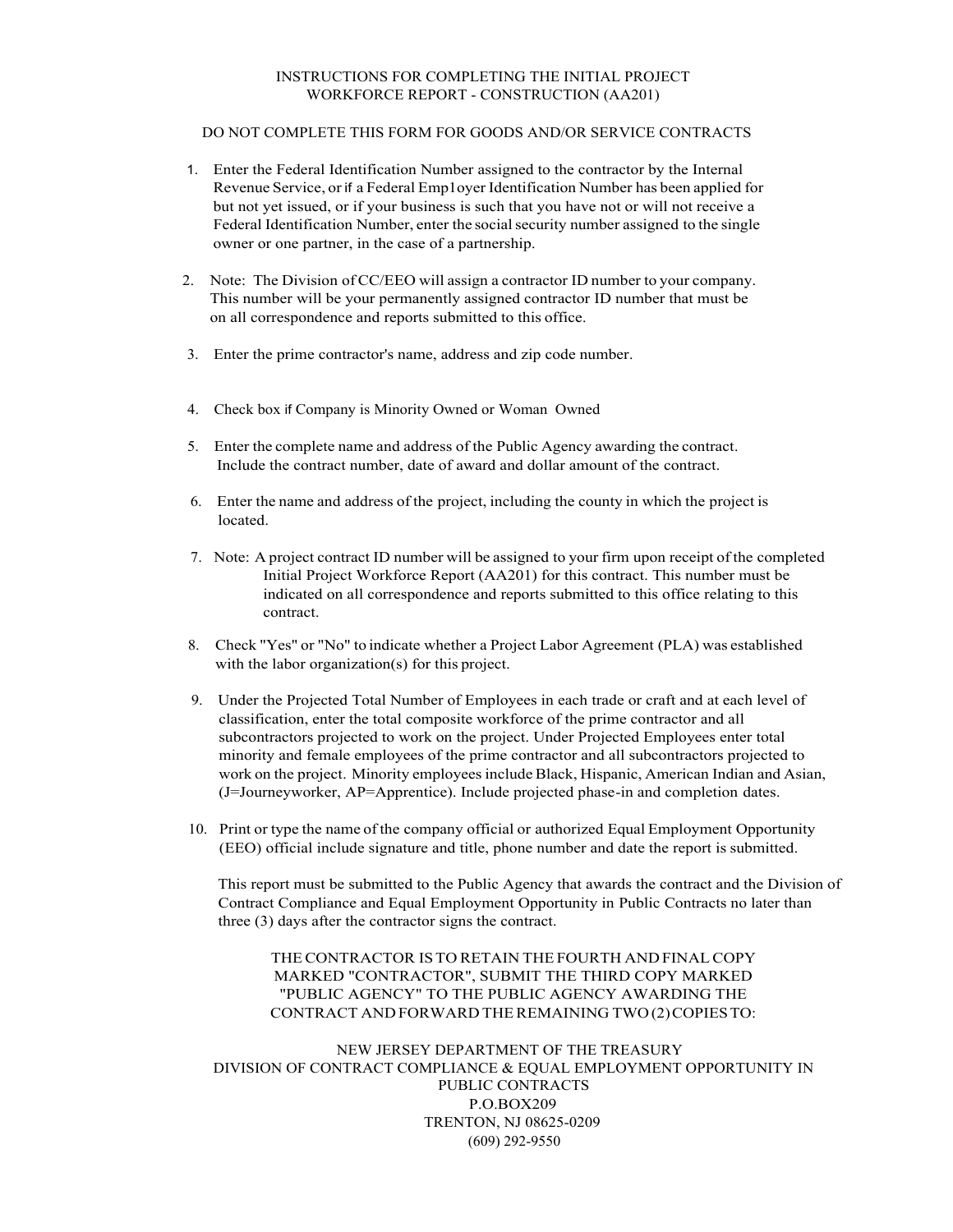#### **STATE OF NEW JERSEY**

DIVISION OF CONTRACT COMPLIANCE EQUAL EMPLOYMENT OPPORTUNITY IN PUBLIC CONTRACTS Official Use Only

Assignment

 $Code$ 

FORMAA-101 Revised 10/03

#### INITIAL PROJECT WORKFORCE REPORT CONSTRUCTION

| READ INSTRUCTIONS ON THE BACK CAREFULLY BEFORE THE COMPLETION AND DISTRIBUTION OF THIS FORM.<br>PLEASE TYPE OR PRINT IN BLACK OR BLUE INK. |            |             |                            |    |                                                            |             |               |                                |                              |                                                        |  |  |  |
|--------------------------------------------------------------------------------------------------------------------------------------------|------------|-------------|----------------------------|----|------------------------------------------------------------|-------------|---------------|--------------------------------|------------------------------|--------------------------------------------------------|--|--|--|
| 1. FID NUMBER                                                                                                                              |            |             | 2. CONTRACTOR ID NUMBER    |    | 5. NAME AND ADDRESS OF PUBLIC AGENCY AWARDING CONTRACT     |             |               |                                |                              |                                                        |  |  |  |
| 3. NAME AND ADDRESS OF PRIME CONTRACTOR                                                                                                    |            |             |                            |    |                                                            |             |               |                                |                              |                                                        |  |  |  |
| (Name)                                                                                                                                     |            |             |                            |    | CONTRACT NUMBER<br>DATE OF AWARD<br>DOLLAR AMOUNT OF AWARD |             |               |                                |                              |                                                        |  |  |  |
| (Street Address)                                                                                                                           |            |             |                            |    |                                                            |             |               | 6. NAME AND ADDRESS OF PROJECT |                              | 7. PROJECT NUMBER                                      |  |  |  |
| (City)<br>(State)<br>4. IS THIS COMPANY MINORITY OWNED [ ] OR WOMAN OWNED [ ]                                                              | (Zip Code) |             |                            |    | <b>COUNTY</b>                                              |             |               |                                | LABOR AGREEMENT (PLA)? □ YES | 8. IS THIS PROJECT COVERED BY A PROJE4<br>$\square$ NC |  |  |  |
| <b>TRADE OR CRAFT</b><br>9.                                                                                                                |            |             | PROJECTED TOT \L EMPLOYEES |    |                                                            |             |               | PROJECTED MINORITY EMPLOYEES   | PROJECTED                    | PROJECTED                                              |  |  |  |
|                                                                                                                                            |            | <b>MALE</b> | <b>FEMALE</b>              |    |                                                            | <b>MALE</b> | <b>FEMALE</b> |                                | PHASE-IN                     | <b>COMPLETION</b>                                      |  |  |  |
|                                                                                                                                            | J          | AP          | J                          | AP | J                                                          | AP          | J             | AP                             | <b>DATE</b>                  | DATE                                                   |  |  |  |
| <b>1. ASBESTOS WORKER</b>                                                                                                                  |            |             |                            |    |                                                            |             |               |                                |                              |                                                        |  |  |  |
| 2. BRICKLAYERORMASON                                                                                                                       |            |             |                            |    |                                                            |             |               |                                |                              |                                                        |  |  |  |
| 3. CARPENTER                                                                                                                               |            |             |                            |    |                                                            |             |               |                                |                              |                                                        |  |  |  |
| <b>4. ELECTRICIAN</b>                                                                                                                      |            |             |                            |    |                                                            |             |               |                                |                              |                                                        |  |  |  |
| 5. GLAZIER                                                                                                                                 |            |             |                            |    |                                                            |             |               |                                |                              |                                                        |  |  |  |
| <b>6. HVAC MECHANIC</b>                                                                                                                    |            |             |                            |    |                                                            |             |               |                                |                              |                                                        |  |  |  |
| 7. IRONWORKER                                                                                                                              |            |             |                            |    |                                                            |             |               |                                |                              |                                                        |  |  |  |
| <b>8. OPERATING ENGINEER</b>                                                                                                               |            |             |                            |    |                                                            |             |               |                                |                              |                                                        |  |  |  |
| 9. PAINTER                                                                                                                                 |            |             |                            |    |                                                            |             |               |                                |                              |                                                        |  |  |  |
| 10.PLUMBER                                                                                                                                 |            |             |                            |    |                                                            |             |               |                                |                              |                                                        |  |  |  |
| 11.ROOFER                                                                                                                                  |            |             |                            |    |                                                            |             |               |                                |                              |                                                        |  |  |  |
| <b>12. SHEET METAL WORKER</b>                                                                                                              |            |             |                            |    |                                                            |             |               |                                |                              |                                                        |  |  |  |
| <b>13. SPRINKLER FITTER</b>                                                                                                                |            |             |                            |    |                                                            |             |               |                                |                              |                                                        |  |  |  |
| 14. STEAMFITTER                                                                                                                            |            |             |                            |    |                                                            |             |               |                                |                              |                                                        |  |  |  |
| <b>15. SURVEYOR</b>                                                                                                                        |            |             |                            |    |                                                            |             |               |                                |                              |                                                        |  |  |  |
| 16. TILER                                                                                                                                  |            |             |                            |    |                                                            |             |               |                                |                              |                                                        |  |  |  |
| <b>17. TRUCK DRIVER</b>                                                                                                                    |            |             |                            |    |                                                            |             |               |                                |                              |                                                        |  |  |  |
| 18.LABORER                                                                                                                                 |            |             |                            |    |                                                            |             |               |                                |                              |                                                        |  |  |  |
| 19.0THER                                                                                                                                   |            |             |                            |    |                                                            |             |               |                                |                              |                                                        |  |  |  |
| 20.0THER                                                                                                                                   |            |             |                            |    |                                                            |             |               |                                |                              |                                                        |  |  |  |

I hereby certify that the foregoing statements made by me are true. I am aware that if any of the foregoing statements are willfully false, I am subject to punishment.

(Signature)

(Please Print Your Name) 10.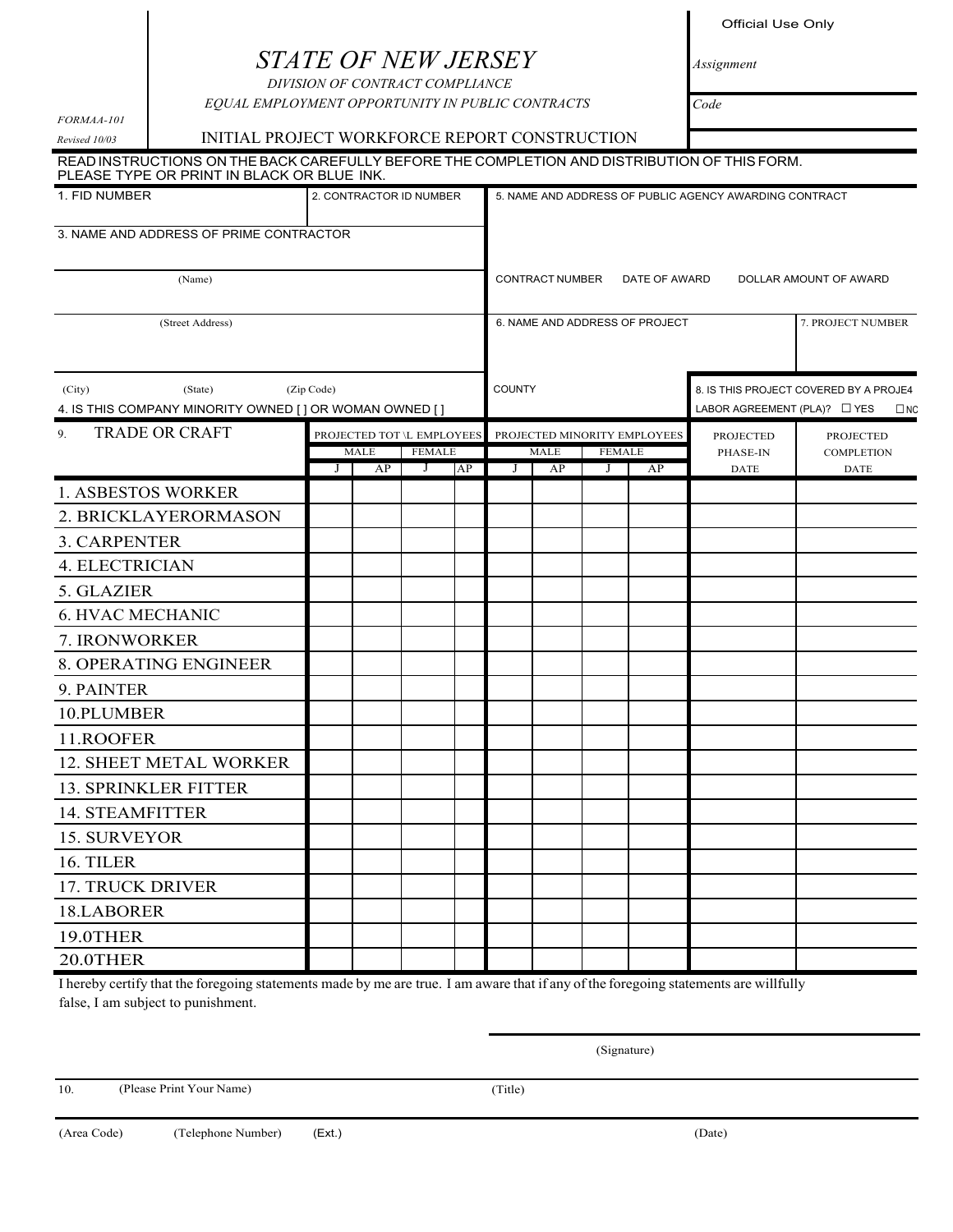| FORM AA-202   |
|---------------|
| REVISED 11/11 |

#### **State Of New Jersey**

 $\label{thm:deph} Department~of~Labor~\&~Workforce~Development~Construction~EEO~Compliance~Nontriction~DEO~Compliance~Monitoring~Program$ 

|  |  | MONTHLY PROJECT WORKFORCE REPORT - CONSTRUCTION |
|--|--|-------------------------------------------------|
|  |  |                                                 |

| For instructions on completing the form, go to:<br>http://www.state.nj.us/treasurv/contract_compliance/pdf/aa202ins.pdf |                         | 3. FID or SS Number                       |                      |  |  |  |  |
|-------------------------------------------------------------------------------------------------------------------------|-------------------------|-------------------------------------------|----------------------|--|--|--|--|
| 1. Name and address of Prime Contractor                                                                                 | 2. Contractor ID Number | 4. Reporting Period                       |                      |  |  |  |  |
| (NAME)                                                                                                                  |                         | 5. Public Agency Awarding Contract        | Date of Award        |  |  |  |  |
| (ADDRESS)                                                                                                               |                         | County<br>6. Name and Location of Project | 7. Project ID Number |  |  |  |  |

|                                                                     |                                                 |                             | CLASS-                                    |             |                             | 11 NUMBER OF EMPLOYEES |                          |                       |                      | 12 TOTAL             | 13 WORK HOURS          |                |                          | 14 % OF WORK HRS           |                                                 |                               | 15. CUM WORK HRS  |                             | 16. CUM: % OF W/H    |                                 |
|---------------------------------------------------------------------|-------------------------------------------------|-----------------------------|-------------------------------------------|-------------|-----------------------------|------------------------|--------------------------|-----------------------|----------------------|----------------------|------------------------|----------------|--------------------------|----------------------------|-------------------------------------------------|-------------------------------|-------------------|-----------------------------|----------------------|---------------------------------|
| 8. CONTRACTOR NAME<br>(UST PRIME CONTRACTOR<br>WITH SUBS FOLLOWING) | <b>3 PERCENT</b><br>OF WORK<br><b>COMPLETED</b> | 10. TRAEE<br>$C$ R<br>CRAFT | <b>FICATION</b><br><b>SEE</b><br>REVERSE) | A.<br>TOTAL | $\mathbb B$<br><b>ELACK</b> | Ċ.<br>HISPANIC         | D.<br>AMERICAN<br>INDIAN | $\mathbb{E}$<br>ASIAN | F.<br><b>FEMALES</b> | NO. OF<br>MN<br>BiP. | TOTAL<br>WORK<br>HOURS | 流<br>MR.<br>WH | E<br><b>FEMALE</b><br>WH | $\lambda$<br>% OF MN<br>州市 | $\mathbbm{E}$<br><b><i>N OF FEMALE</i></b><br>潮 | TOTAL<br><b>WORK</b><br>HOURG | 高<br>MN.<br>HOURS | B<br><b>FEMALE</b><br>HOURS | <b>N CF MN</b><br>WH | $\mathbb{B}$<br>% OF FEM.<br>WH |
|                                                                     |                                                 |                             | AP                                        |             |                             |                        |                          |                       |                      |                      |                        |                |                          |                            |                                                 |                               |                   |                             |                      |                                 |
|                                                                     |                                                 |                             | AP                                        |             |                             |                        |                          |                       |                      |                      |                        |                |                          |                            |                                                 |                               |                   |                             |                      |                                 |
|                                                                     |                                                 |                             | AP                                        |             |                             |                        |                          |                       |                      |                      |                        |                |                          |                            |                                                 |                               |                   |                             |                      |                                 |
|                                                                     |                                                 |                             |                                           |             |                             |                        |                          |                       |                      |                      |                        |                |                          |                            |                                                 |                               |                   |                             |                      |                                 |
|                                                                     |                                                 |                             | AP                                        |             |                             |                        |                          |                       |                      |                      |                        |                |                          |                            |                                                 |                               |                   |                             |                      |                                 |
| 17 COMPLETED BY (PRINT OR TYPE)                                     |                                                 |                             | <b>IAP</b>                                |             |                             |                        |                          |                       |                      |                      |                        |                |                          |                            |                                                 |                               |                   |                             |                      |                                 |

NIATE I EN PA (NRIM)  $\mathbf{u}$ 



DEPT. OF LABOR & WORKFORCE DEVELOPMENT CONSTRUCTION EEO COMPLIANCE MONITORING PROGRAM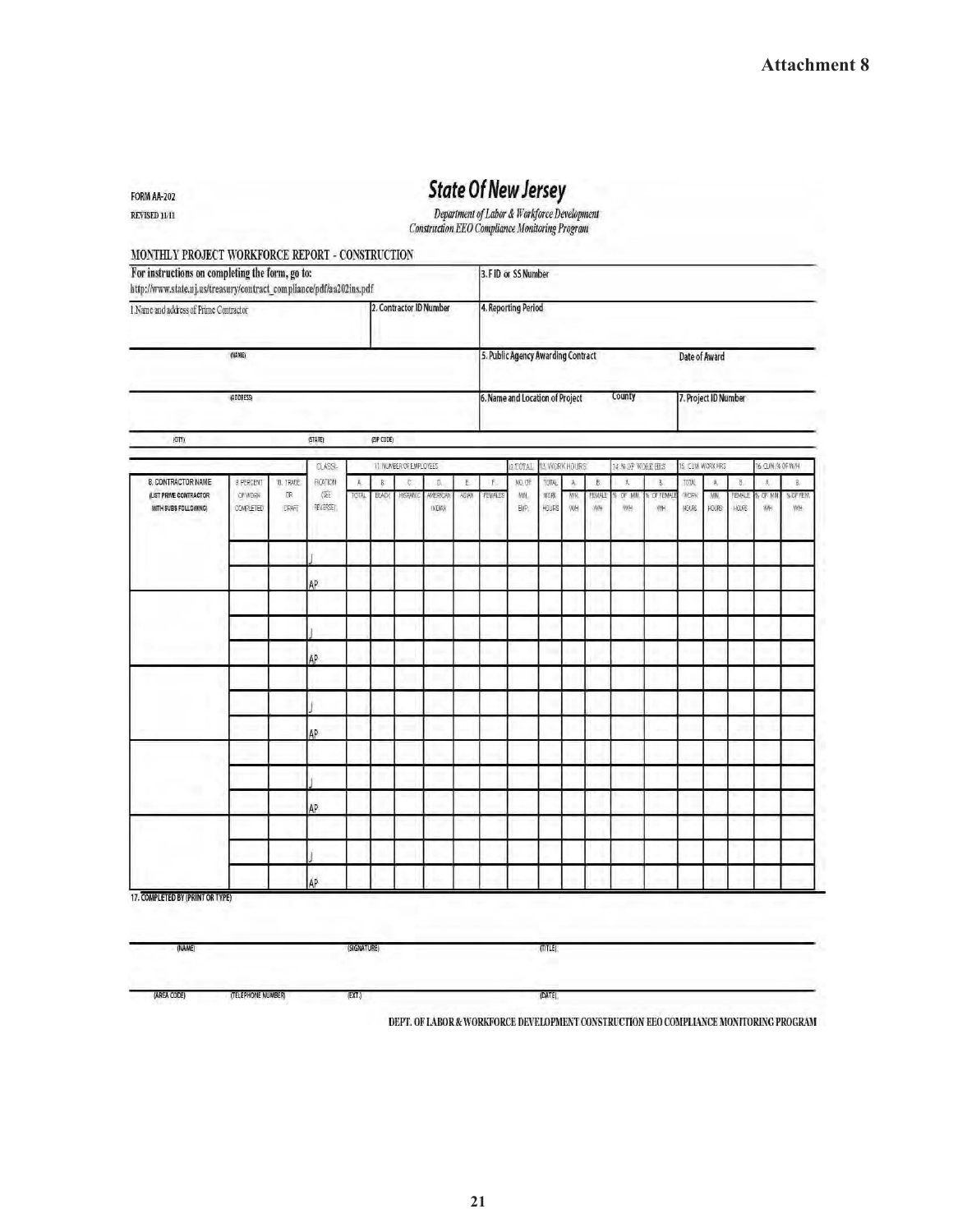|                                                                                                                                                                      |                              |                                 |                   | Total<br>o,                    | Cost/Hr.<br>Fringe<br>Benefit                                 |                                       |         |                       |         |        |         |         |         |                       |         |   |         |         |         |                       |
|----------------------------------------------------------------------------------------------------------------------------------------------------------------------|------------------------------|---------------------------------|-------------------|--------------------------------|---------------------------------------------------------------|---------------------------------------|---------|-----------------------|---------|--------|---------|---------|---------|-----------------------|---------|---|---------|---------|---------|-----------------------|
| NJ Department of Labor & Workforce Development<br>Division of Wage and Hour Compliance<br>Trenton, New Jersey 08625-0389<br>Public Contracts Section<br>P.O. Box 389 |                              |                                 |                   | WAGES<br>NET<br>$\infty$       | PAID FOR<br>WEEK                                              |                                       |         |                       |         |        |         |         |         |                       |         |   |         |         |         |                       |
|                                                                                                                                                                      |                              |                                 |                   |                                | DEDUC-<br>TOTAL                                               | TIONS                                 |         | \$0.00                |         | \$0.00 | \$0.00  |         | \$0.00  |                       | \$0.00  |   |         | \$0.00  | \$0.00  |                       |
|                                                                                                                                                                      | DATE WAGES DUE AND PAID      | PROJECT OR E.D.A. OR U.D.C. NO. |                   |                                |                                                               |                                       |         |                       |         |        |         |         |         |                       |         |   |         |         |         |                       |
|                                                                                                                                                                      |                              |                                 |                   | <b>DEDUCTIONS</b>              |                                                               |                                       |         |                       |         |        |         |         |         |                       |         |   |         |         |         |                       |
|                                                                                                                                                                      |                              |                                 |                   |                                | WITH-                                                         | $$\frac{\text{HOLDING}}{\text{TAX}}$$ |         |                       |         |        |         |         |         |                       |         |   |         |         |         |                       |
|                                                                                                                                                                      |                              |                                 |                   |                                | FICA                                                          |                                       |         |                       |         |        |         |         |         |                       |         |   |         |         |         |                       |
|                                                                                                                                                                      |                              |                                 | <b>GROSS</b><br>ó | <b>AMOUNT</b><br><b>EARNED</b> | THIS<br>WEEK                                                  |                                       |         |                       |         |        |         |         |         |                       |         |   |         |         |         |                       |
|                                                                                                                                                                      |                              |                                 |                   |                                | <b>THIS</b>                                                   | PROJECT                               |         |                       |         |        |         |         |         |                       |         |   |         |         |         |                       |
|                                                                                                                                                                      |                              |                                 |                   | s.                             | $\begin{array}{c}\n\text{RATE} \\ \text{OF PAY}\n\end{array}$ |                                       |         |                       |         |        |         |         |         |                       |         |   |         |         |         |                       |
|                                                                                                                                                                      |                              | PROJECT NAME AND LOCATION       |                   | 4.                             | HOURS<br>TOTAL                                                |                                       | $\circ$ | $\circ$               | $\circ$ | O      | O       | $\circ$ | O       | O                     | O       | O | O       | $\circ$ | $\circ$ | $\circ$               |
|                                                                                                                                                                      |                              |                                 |                   | SA<br>FR                       |                                                               | <b>DAY</b>                            |         |                       |         |        |         |         |         |                       |         |   |         |         |         |                       |
|                                                                                                                                                                      | <b>ADDRESS</b>               |                                 | 3. DAY AND DATE   | FН<br>WE                       |                                                               | HOURS WORKED EACH                     |         |                       |         |        |         |         |         |                       |         |   |         |         |         |                       |
|                                                                                                                                                                      |                              |                                 |                   | Tυ                             |                                                               |                                       |         |                       |         |        |         |         |         |                       |         |   |         |         |         |                       |
|                                                                                                                                                                      |                              |                                 |                   | <b>MO</b><br>SU                |                                                               |                                       |         |                       |         |        |         |         |         |                       |         |   |         |         |         |                       |
|                                                                                                                                                                      |                              | $\Box$                          |                   |                                | TE AO .TO                                                     |                                       | $\circ$ | $\boldsymbol{\Omega}$ | $\circ$ | S      | $\circ$ | S       | $\circ$ | $\boldsymbol{\omega}$ | $\circ$ | S | $\circ$ | S       | $\circ$ | $\boldsymbol{\Omega}$ |
| (for Contractor and Sub-Contractor's Use for Weekly and Final Certification)<br>(N.J.A.C. 12:60-2.1 and 6.1)<br>PAYROLL CERTIFICATION FOR PUBLIC WORKS PROJECTS      | OR SUBCONTRACTOR L           | FINAL CERTIFICATION<br>$\infty$ |                   | $\frac{2}{WORK}$               | CLASSIFICATION                                                |                                       |         |                       |         |        |         |         |         |                       |         |   |         |         |         |                       |
|                                                                                                                                                                      |                              | WEEK ENDING                     |                   |                                |                                                               |                                       |         |                       |         |        |         |         |         |                       |         |   |         |         |         |                       |
| Submit to Public Body or Lessor<br><b>RESET</b>                                                                                                                      | NAME OF CONTRACTOR <b>LI</b> | PAYROLL NO.                     |                   | $\ddot{ }$                     | NAME, ADDRESS AND<br>SOCIAL SECURITY NUMBER<br>OF EMPLOYEE    |                                       |         |                       |         |        |         |         |         |                       |         |   |         |         |         |                       |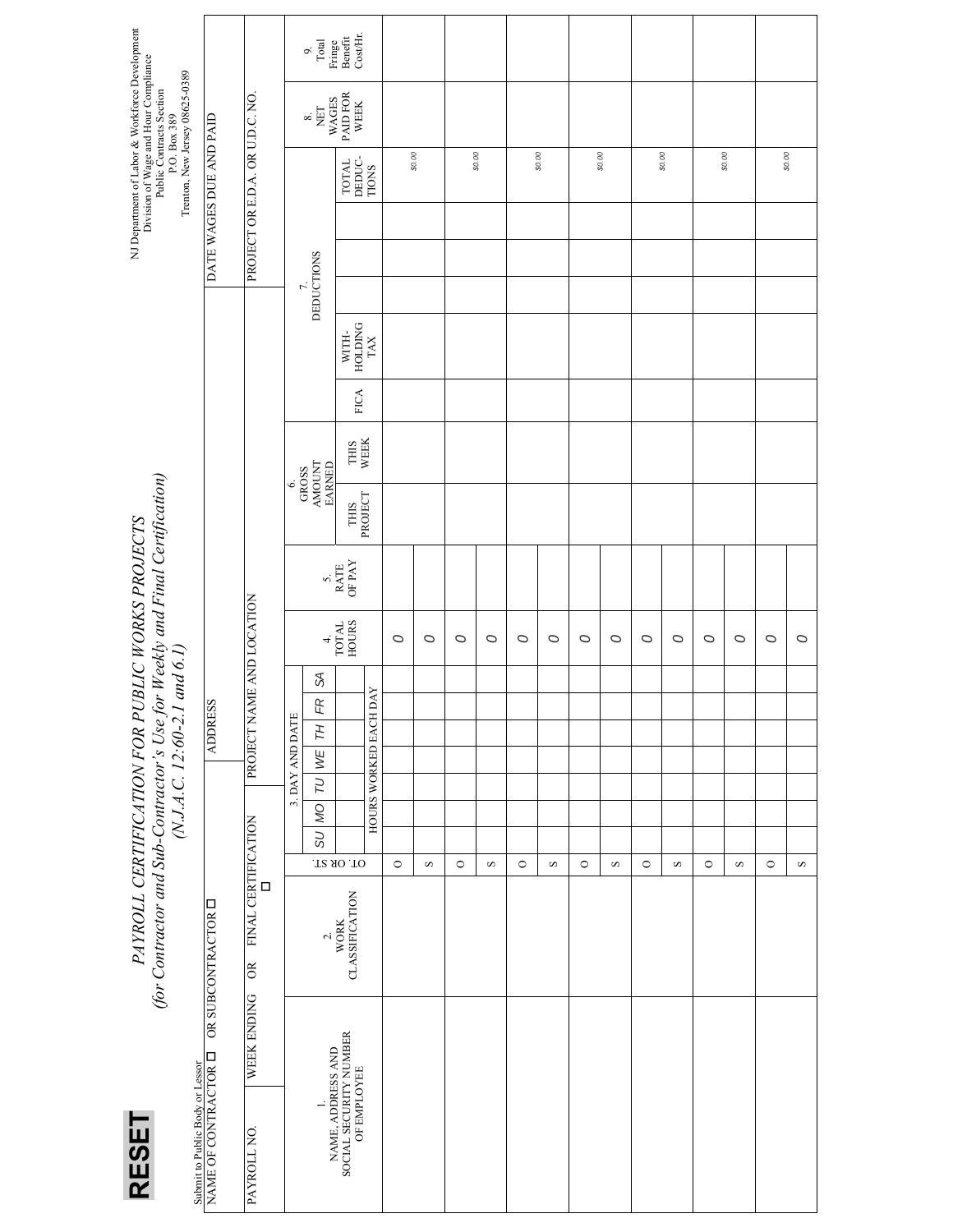| Date                                                                                                                                                                                                                                                                                                                                                                                                                             | (c) FRINGE BENEFITS                                                                                                                                                                        |
|----------------------------------------------------------------------------------------------------------------------------------------------------------------------------------------------------------------------------------------------------------------------------------------------------------------------------------------------------------------------------------------------------------------------------------|--------------------------------------------------------------------------------------------------------------------------------------------------------------------------------------------|
| (Title)<br>(Name of signatory party)<br>do hereby state and certify:                                                                                                                                                                                                                                                                                                                                                             | EXCEPTIONS (CRAFT)                                                                                                                                                                         |
| (1) That I pay or supervise the payment of the persons employed by                                                                                                                                                                                                                                                                                                                                                               |                                                                                                                                                                                            |
| on the                                                                                                                                                                                                                                                                                                                                                                                                                           |                                                                                                                                                                                            |
| (Building or Work)<br>(Contractor or Subcontractor)                                                                                                                                                                                                                                                                                                                                                                              |                                                                                                                                                                                            |
| , and ending the<br>$\overline{c}$<br>day of<br>that during the payroll period commencing on the                                                                                                                                                                                                                                                                                                                                 |                                                                                                                                                                                            |
| all persons employed on said project have been paid the full weekly<br>.20<br>$day$ of                                                                                                                                                                                                                                                                                                                                           |                                                                                                                                                                                            |
| wages earned, that no rebates have been or will be made either directly or indirectly to or on behalf of said                                                                                                                                                                                                                                                                                                                    |                                                                                                                                                                                            |
| from the full<br>full wages earned by any person, other than permissible deductions as defined in the New Jersey Prevailing Wage<br>Act, N.J.S.A. 34:11-56.25 et seq. and Regulation N.J.A.C. 12:60 et seq. and the Payment of Wages Law, N.J.S.A.<br>weekly wages earned by any person and that no deductions have been made either directly or indirectly from the<br>(Contractor or Subcontractor)<br>34:11-4.1 et seq.       | <b>REMARKS</b>                                                                                                                                                                             |
|                                                                                                                                                                                                                                                                                                                                                                                                                                  | PLEASE SPECIFY THE TYPE OF BENEFIT PROVIDED AND NOTE THE TOTAL COST PER<br>HOUR IN BLOCK 9 ON THE REVERSE SIDE*                                                                            |
|                                                                                                                                                                                                                                                                                                                                                                                                                                  | 1) Medical or hospital coverage                                                                                                                                                            |
| rates contained in any wage determination incorporated into the contract; that the classifications set forth therein for<br>and complete; that the wage rates for laborers or mechanics contained therein are not less than the applicable wage<br>(2) That any payrolls otherwise under this contract required to be submitted for the above period are correct<br>each laborer or mechanic conform with the work he performed. | □□<br>00000<br>3) Pension or Retirement<br>4) Vacation, Holidays<br>2) Dental coverage<br>6) Life Insurance<br>5) Sick days                                                                |
| (3) That any apprentices employed in the above period are duly registered in good standing, in an                                                                                                                                                                                                                                                                                                                                | 7) Other (Explain)                                                                                                                                                                         |
| Department of Education or by the Bureau of Apprenticeship Training in the United States Department of Labor.<br>apprenticeship program approved or certified by the Division of Vocational Education in the New Jersey                                                                                                                                                                                                          | * TO CALCULATE THE COST PER HOUR, DIVIDE 2,000 HOURS INTO THE BENEFIT<br>COST PER YEAR PER EMPLOYEE.                                                                                       |
| In addition to the basic hourly wage rates paid to each laborer or mechanic listed in the above<br>referenced payroll, payments of fringe benefits as listed in the contract have been or will be<br>WHERE FRINGE BENEFITS ARE PAID TO APPROVED PLANS, FUNDS OR PROGRAMS<br>$\Box$<br>(4) That:<br>$\widehat{a}$                                                                                                                 | (5) N.J.S.A. 12:60-2.1 and 6.1 - The Public Works employers shall submit to the public body or lessora<br>certified payroll record each pay period within 10 days of the payment of wages. |
| made to appropriate programs for the benefit of such employees, except as noted in Section<br>$4(c)$ below.                                                                                                                                                                                                                                                                                                                      | <b>Contractor Registration Number</b>                                                                                                                                                      |
|                                                                                                                                                                                                                                                                                                                                                                                                                                  | NAME AND TITLE                                                                                                                                                                             |
| WHERE FRINGE BENEFITS ARE PAID IN CASH<br>$\Box$<br>ê                                                                                                                                                                                                                                                                                                                                                                            |                                                                                                                                                                                            |
| the payroll, an amount not less than the sum of the applicable basic hourly wage rate plus the<br>amount of the required fringe benefits as listed in the contract, except as noted in Section 4(c)<br>Each laborer or mechanic listed in the above referenced payroll has been paid as indicated on                                                                                                                             | OR SUBCONTRACTOR TO CIVIL OR CRIMINAL PROSECUTION. N.I.S.A. 34: 11-56.25 ET SEQ. AND<br>THE FALSIFICATION OF ANY OF THE ABOVE STATEMENTS MAY SUBJECT THE CONTRACTOR                        |
|                                                                                                                                                                                                                                                                                                                                                                                                                                  | N.J.A.C. 12:60 ET SEQ. AND N.J.S.A. 34:11-4.1 ET SEQ.                                                                                                                                      |

Each laborer or mechanic listed in the above referenced payroll has been paid as indicated on the payroll, an amount not less than the sum of the applicable basic hourly wage rate plus the amount of the required fringe ben  $\Box$  Each laborer or mechanic listed in the above referenced payroll has been paid as indicated on the payroll, an amount not less than the sum of the applicable basic hourly wage rate plus the amount of the required fringe benefits as listed in the contract, except as noted in Section  $4(c)$ below.  $\Box$ 

N.J.A.C. 12:60 ET SEQ. AND N.J.S.A. 34:11-4.1 ET SEQ.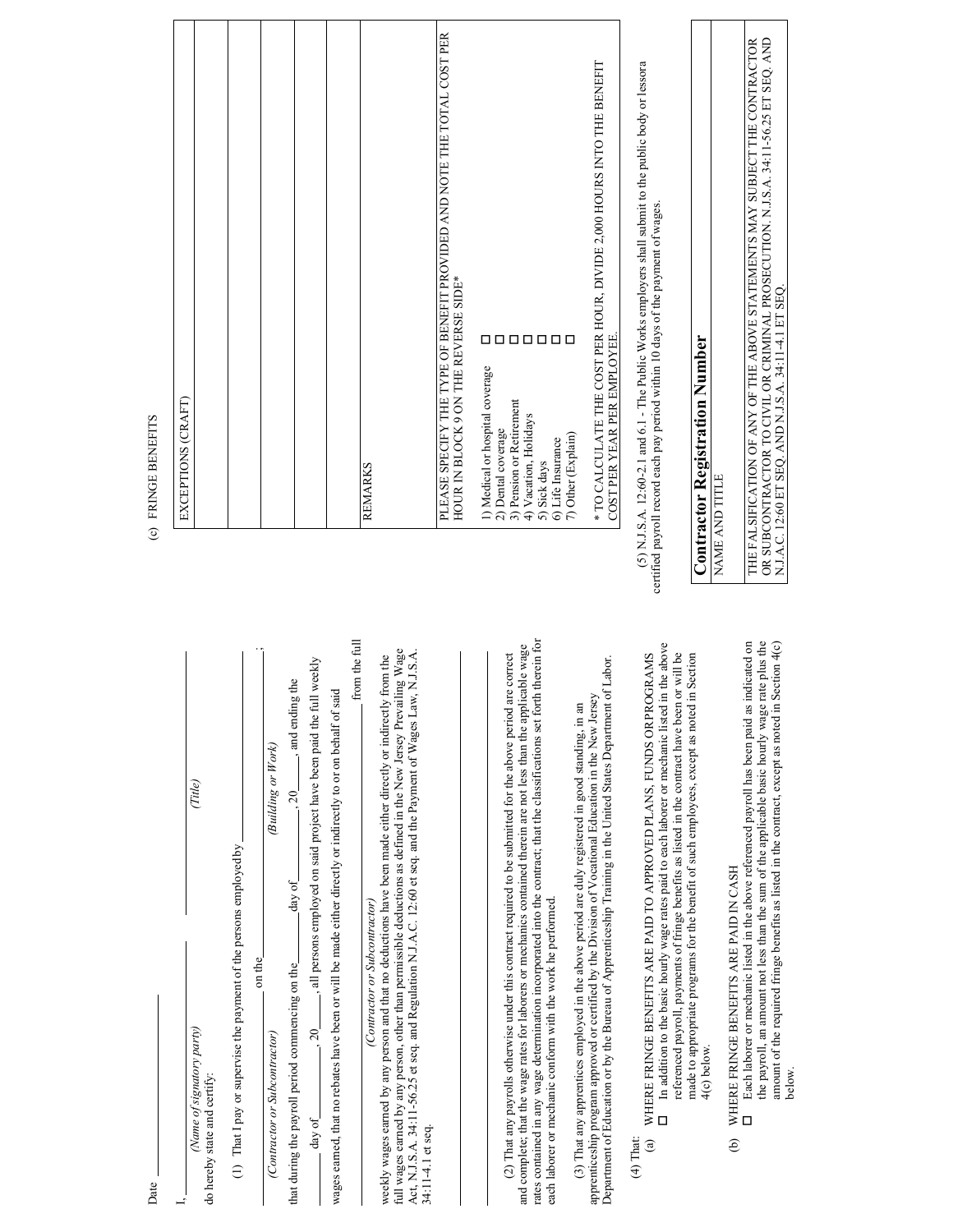cateNu.mbe 616438



Re91\$tr8bon Osle: 12103/201<br>ExDirabCnDlt.e: 12/02J2013

# State of New Jersey

# Department of Labor and Workforce Development Division of Wage and Hour Compliance

# Public Works Contractor Registration Act

PursuarH to N|J|S A 34: 11-56.48, et seq. or the Public Works Con1ractor RegJ.s1ration Ad, Ihls certificate of registration is 1ss for purposes or bidding on any contract for poblic work o, tot engaging in Ille performance 01 any public: w0f1< to:



RH J>OfUilb lo Roproaont;stfvol•>: Jwry Guuo, Owner

Harold L M

Harold J. Wirths, Commissioner<br>Department of Labor and Workforce Development

"ON TRANSFERA8LE

and may be revoked for cause by the Comm, ssione This oar1lficalB may not be transferre:d or ass1g or Labor and WOikfori;:e Developrnen1.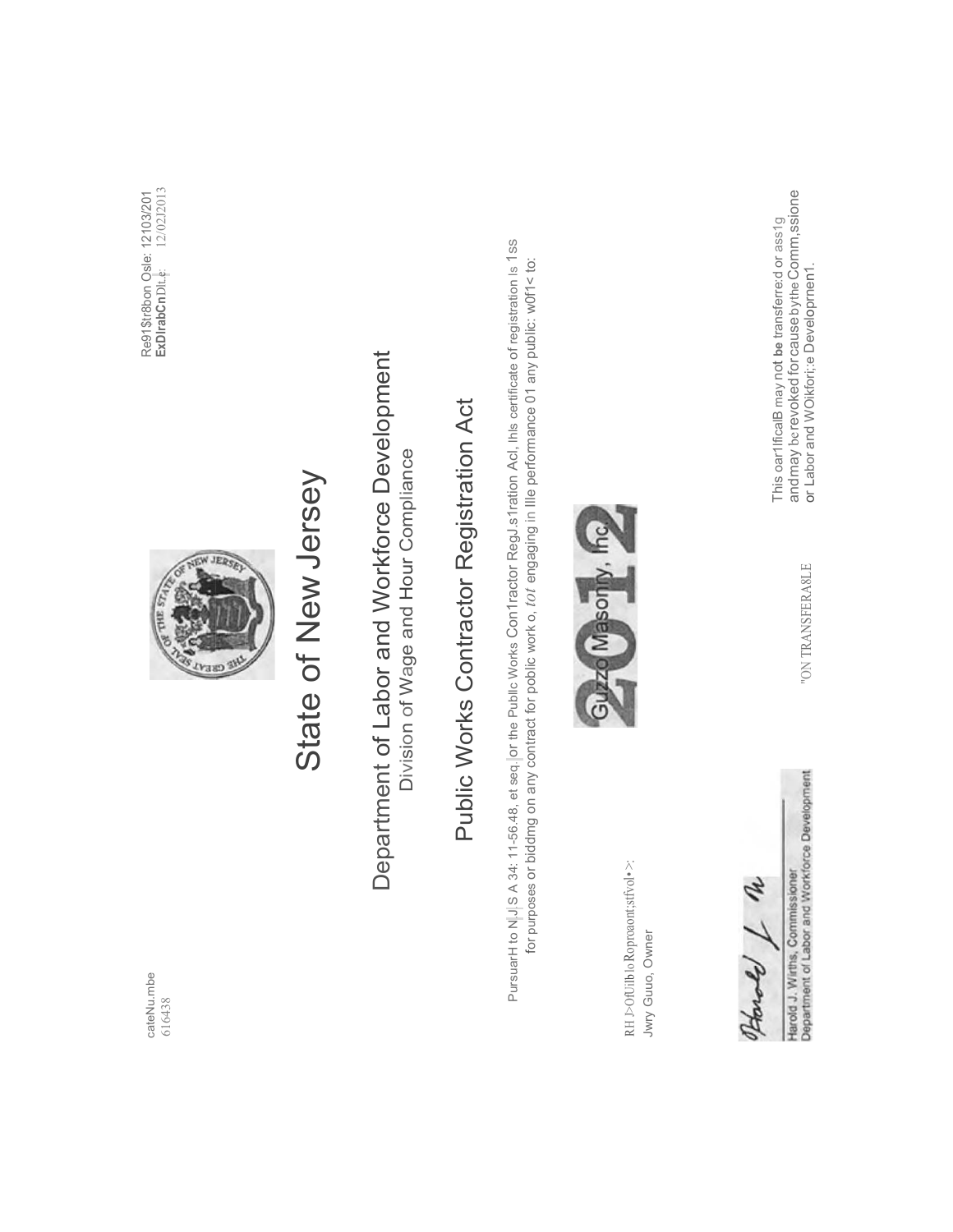a Go to www.irs.gov/FormW9for instructions and the latest information.

|                                                                                                                                                                                                             | 2 Business name/disregarded entity name, if different from above                                                                                                                                                                                                                                                                                                                                                                                                                                                                                                                                                                                                                                                                                                                        |                                                                                                                                                                                          |
|-------------------------------------------------------------------------------------------------------------------------------------------------------------------------------------------------------------|-----------------------------------------------------------------------------------------------------------------------------------------------------------------------------------------------------------------------------------------------------------------------------------------------------------------------------------------------------------------------------------------------------------------------------------------------------------------------------------------------------------------------------------------------------------------------------------------------------------------------------------------------------------------------------------------------------------------------------------------------------------------------------------------|------------------------------------------------------------------------------------------------------------------------------------------------------------------------------------------|
| က<br>page<br>$\mathsf{S}% _{T}=\mathsf{S}_{T}\!\left( a,b\right) ,\mathsf{S}_{T}=\mathsf{S}_{T}\!\left( a,b\right) ,\mathsf{S}_{T}=\mathsf{S}_{T}\!\left( a,b\right) ,$<br>Print or type.<br>c Instructions | Check appropriate box for federal tax classification of the person whose name is entered on line 1. Check only one of the<br>3<br>following seven boxes.<br>S Corporation<br>C Corporation<br>Trust/estate<br>Partnership<br>Individual/sole proprietor or<br>single-member LLC<br>Limited liability company. Enter the tax classification (C=C corporation, S=S corporation, P=Partnership) $\mathrm{^a}_-$<br>Note: Check the appropriate box in the line above for the tax classification of the single-member owner. Do not check<br>LLC if the LLC is classified as a single-member LLC that is disregarded from the owner unless the owner of the LLC is<br>another LLC that is not disregarded from the owner for U.S. federal tax purposes. Otherwise, a single-member LLC that | 4 Exemptions (codes apply only to<br>certain entities, not individuals; see<br>instructions on page 3):<br>Exempt payee code (if any)<br>Exemption from FATCA reporting<br>code (if any) |
| Specific                                                                                                                                                                                                    | is disregarded from the owner should check the appropriate box for the tax classification of its owner.                                                                                                                                                                                                                                                                                                                                                                                                                                                                                                                                                                                                                                                                                 |                                                                                                                                                                                          |
|                                                                                                                                                                                                             | Other (see instructions) a                                                                                                                                                                                                                                                                                                                                                                                                                                                                                                                                                                                                                                                                                                                                                              | (Applies to accounts maintained outside the U.S.)                                                                                                                                        |
|                                                                                                                                                                                                             | Address (number, street, and apt. or suite no.) See instructions.                                                                                                                                                                                                                                                                                                                                                                                                                                                                                                                                                                                                                                                                                                                       | Requester's name and address (optional)                                                                                                                                                  |
| See                                                                                                                                                                                                         |                                                                                                                                                                                                                                                                                                                                                                                                                                                                                                                                                                                                                                                                                                                                                                                         |                                                                                                                                                                                          |
|                                                                                                                                                                                                             | 6 City, state, and ZIP code                                                                                                                                                                                                                                                                                                                                                                                                                                                                                                                                                                                                                                                                                                                                                             |                                                                                                                                                                                          |
|                                                                                                                                                                                                             |                                                                                                                                                                                                                                                                                                                                                                                                                                                                                                                                                                                                                                                                                                                                                                                         |                                                                                                                                                                                          |
|                                                                                                                                                                                                             | 7 List account number(s) here (optional)                                                                                                                                                                                                                                                                                                                                                                                                                                                                                                                                                                                                                                                                                                                                                |                                                                                                                                                                                          |
|                                                                                                                                                                                                             |                                                                                                                                                                                                                                                                                                                                                                                                                                                                                                                                                                                                                                                                                                                                                                                         |                                                                                                                                                                                          |
| <b>Part I</b>                                                                                                                                                                                               | <b>Taxpayer Identification Number (TIN)</b>                                                                                                                                                                                                                                                                                                                                                                                                                                                                                                                                                                                                                                                                                                                                             |                                                                                                                                                                                          |

| Enter your TIN in the appropriate box. The TIN provided must match the name given on line 1 to avoid                                                                                                                                                                                                                              | Social security number                |  |  |  |  |  |  |  |
|-----------------------------------------------------------------------------------------------------------------------------------------------------------------------------------------------------------------------------------------------------------------------------------------------------------------------------------|---------------------------------------|--|--|--|--|--|--|--|
| backup withholding. For individuals, this is generally your social security number (SSN). However, for a<br>resident alien, sole proprietor, or disregarded entity, see the instructions for Part I, later. For other<br>entities, it is your employer identification number (EIN). If you do not have a number, see How to get a |                                       |  |  |  |  |  |  |  |
| TIN. later.                                                                                                                                                                                                                                                                                                                       | or                                    |  |  |  |  |  |  |  |
| Note: If the account is in more than one name, see the instructions for line 1. Also see What Name and                                                                                                                                                                                                                            | <b>Employer identification number</b> |  |  |  |  |  |  |  |
| Number To Give the Requester for quidelines on whose number to enter.                                                                                                                                                                                                                                                             |                                       |  |  |  |  |  |  |  |
|                                                                                                                                                                                                                                                                                                                                   |                                       |  |  |  |  |  |  |  |
| Certification                                                                                                                                                                                                                                                                                                                     |                                       |  |  |  |  |  |  |  |

Under penalties of perjury, I certify that:

- 1. The number shown on this form is my correct taxpayer identification number (or I am waiting for a number to be issued to me); and
- 2. I am not subject to backup withholding because: (a) I am exempt from backup withholding, or (b) I have not been notified by the Internal Revenue Service (IRS) that I am subject to backup withholding as a result of a failure to report all interest or dividends, or (c) the IRS has notified me that I am no longer subject to backup withholding; and
- 3. I am a U.S. citizen or other U.S. person (defined below); and
- 4. The FATCA code(s) entered on this form (if any) indicating that I am exempt from FATCA reporting is correct.

Certification instructions. You must cross out item 2 above if you have been notified by the IRS that you are currently subject to backup withholding because you have failed to report all interest and dividends on your tax return. For real estate transactions, item 2 does not apply. For mortgage interest paid, acquisition or abandonment of secured property, cancellation of debt, contributions to an individual retirement arrangement (IRA), and generally, payments other than interest and dividends, you are not required to sign the certification, but you must provide your correct TIN. See the instructions for Part II, later.

| Sign | Signature of            |
|------|-------------------------|
| Here | U.S.person <sup>a</sup> |

#### **General Instructions**

Section references are to the Internal Revenue Code unless otherwise noted

Future developments. For the latest information about developments related to Form W-9 and its instructions, such as legislation enacted after they were published, go to www.irs.gov/FormW9.

#### **Purpose of Form**

An individual or entity (Form W-9 requester) who is required to file an information return with the IRS must obtain your correct taxpayer identification number (TIN) which may be your social security number (SSN), individual taxpayer identification number (ITIN), adoption taxpayer identification number (ATIN), or employer identification number (EIN), to report on an information return the amount paid to you, or other amount reportable on an information return. Examples of information returns include, but are not limited to, the following.

· Form 1099-INT (interest earned or paid)

- Form 1099-DIV (dividends, including those from stocks or mutual funds)
- Form 1099-MISC (various types of income, prizes, awards, or gross proceeds)
- Form 1099-B (stock or mutual fund sales and certain other transactions by brokers)
- Form 1099-S (proceeds from real estate transactions)

Date<sup>a</sup>

- Form 1099-K (merchant card and third party network transactions)
- Form 1098 (home mortgage interest), 1098-E (student loan interest), 1098-T (tuition)
- Form 1099-C (canceled debt)
- Form 1099-A (acquisition or abandonment of secured property)

Use Form W-9 only if you are a U.S. person (including a resident alien), to provide your correct TIN.

If you do not return Form W-9 to the requester with a TIN, you might be subject to backup withholding. See What is backup withholding, later.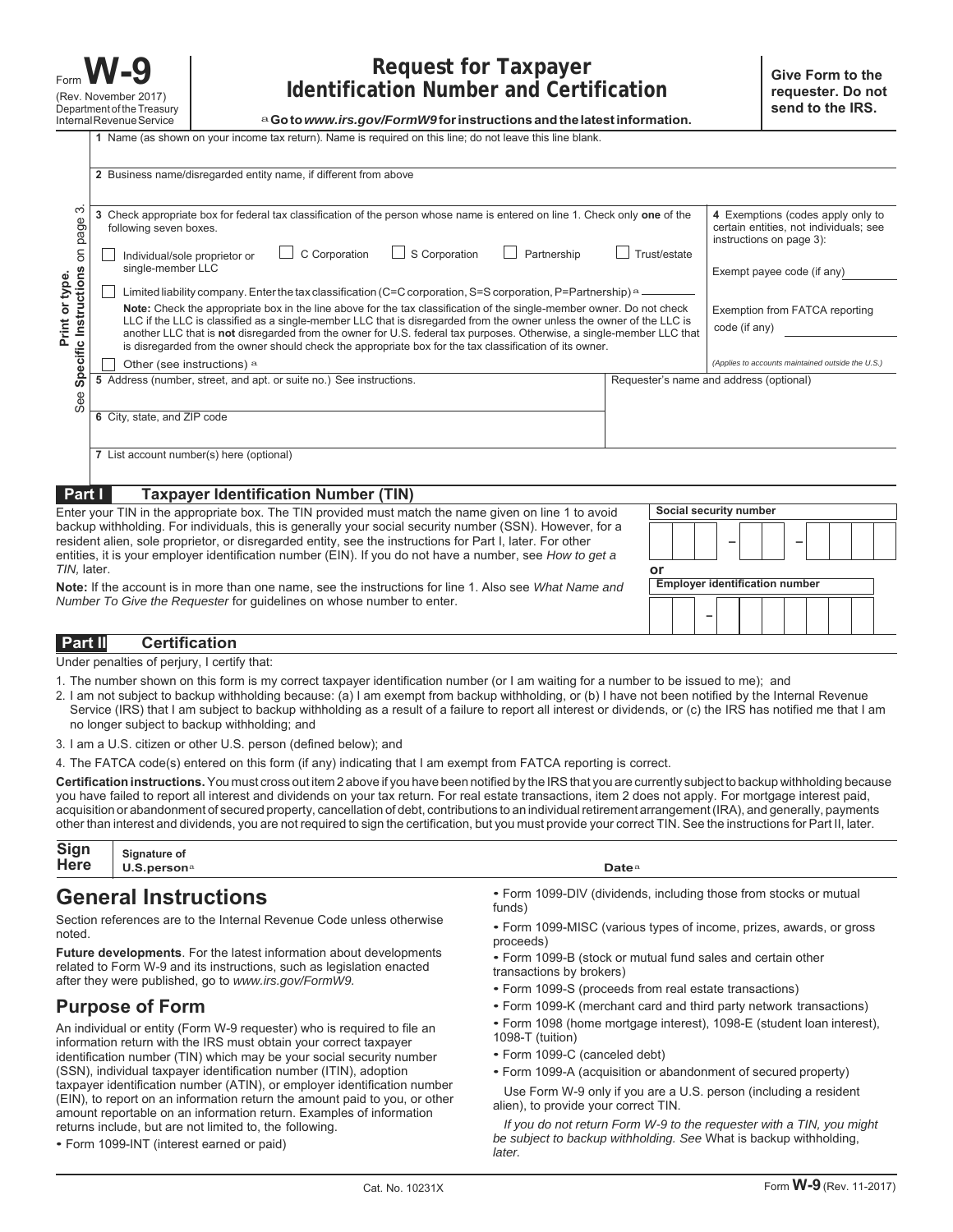By signing the filled-out form, you:

1. Certify that the TIN you are giving is correct (or you are waiting for a number to be issued),

2. Certify that you are not subject to backup withholding, or

3. Claim exemption from backup withholding if you are a U.S. exempt payee. If applicable, you are also certifying that as a U.S. person, your allocable share of any partnership income from a U.S. trade or business is not subject to the withholding tax on foreign partners' share of effectively connected income, and

4. Certify that FATCA code(s) entered on this form (if any) indicating that you are exempt from the FATCA reporting, is correct. See What is *FATCA reporting, later, for further information.* 

**Note:** If you are a U.S. person and a requester gives you a form other than Form W-9 to request your TIN, you must use the requester's form if it is substantially similar to this Form W-9.

Definition of a U.S. person. For federal tax purposes, you are considered a U.S. person if you are:

. An individual who is a U.S. citizen or U.S. resident alien;

• A partnership, corporation, company, or association created or organized in the United States or under the laws of the United States;

 $\bullet$  An estate (other than a foreign estate); or

• A domestic trust (as defined in Regulations section 301.7701-7).

Special rules for partnerships. Partnerships that conduct a trade or business in the United States are generally required to pay a withholding tax under section 1446 on any foreign partners' share of effectively connected taxable income from such business. Further, in certain cases where a Form W-9 has not been received, the rules under section 1446 require a partnership to presume that a partner is a foreign person, and pay the section 1446 withholding tax. Therefore, if you are a U.S. person that is a partner in a partnership conducting a trade or business in the United States, provide Form W-9 to the partnership to establish your U.S. status and avoid section 1446 withholding on your share of partnership income.

In the cases below, the following person must give Form W-9 to the partnership for purposes of establishing its U.S. status and avoiding withholding on its allocable share of net income from the partnership conducting a trade or business in the United States.

• In the case of a disregarded entity with a U.S. owner, the U.S. owner of the disregarded entity and not the entity;

• In the case of a grantor trust with a U.S. grantor or other U.S. owner, generally, the U.S. grantor or other U.S. owner of the grantor trust and not the trust; and

 $\bullet$  In the case of a U.S. trust (other than a grantor trust), the U.S. trust (other than a grantor trust) and not the beneficiaries of the trust.

Foreign person. If you are a foreign person or the U.S. branch of a foreign bank that has elected to be treated as a U.S. person, do not use Form W-9. Instead, use the appropriate Form W-8 or Form 8233 (see Pub. 515, Withholding of Tax on Nonresident Aliens and Foreign Entities)

Nonresident alien who becomes a resident alien. Generally, only a nonresident alien individual may use the terms of a tax treaty to reduce or eliminate U.S. tax on certain types of income. However, most tax treaties contain a provision known as a "saving clause." Exceptions specified in the saving clause may permit an exemption from tax to continue for certain types of income even after the payee has otherwise become a U.S. resident alien for tax purposes.

If you are a U.S. resident alien who is relying on an exception contained in the saving clause of a tax treaty to claim an exemption from U.S. tax on certain types of income, you must attach a statement to Form W-9 that specifies the following five items.

1. The treaty country. Generally, this must be the same treaty under which you claimed exemption from tax as a nonresident alien.

2. The treaty article addressing the income.

3. The article number (or location) in the tax treaty that contains the saving clause and its exceptions.

4. The type and amount of income that qualifies for the exemption from tax.

5. Sufficient facts to justify the exemption from tax under the terms of the treaty article.

**Example.** Article 20 of the U.S.-China income tax treaty allows an exemption from tax for scholarship income received by a Chinese student temporarily present in the United States. Under U.S. law, this student will become a resident alien for tax purposes if his or her stay in<br>the United States exceeds 5 calendar years. However, paragraph 2 of<br>the first Protocol to the U.S.-China treaty (dated April 30, 1984) allows the provisions of Article 20 to continue to apply even after the Chinese student becomes a resident alien of the United States. A Chinese student who qualifies for this exception (under paragraph 2 of the first protocol) and is relying on this exception to claim an exemption from tax on his or her scholarship or fellowship income would attach to Form W-9 a statement that includes the information described above to support that exemption.

If you are a nonresident alien or a foreign entity, give the requester the appropriate completed Form W-8 or Form 8233.

#### **Backup Withholding**

**What is backup withholding?** Persons making certain payments to you must under certain conditions withhold and pay to the IRS 28% of such payments. This is called "backup withholding." Payments that may be subject to backup withholding include interest, tax-exempt interest, dividends, broker and barter exchange transactions, rents, royalties, nonemployee pay, payments made in settlement of payment card and third party network transactions, and certain payments from fishing boat operators. Real estate transactions are not subject to backup withholding.

You will not be subject to backup withholding on payments you receive if you give the requester your correct TIN, make the proper certifications, and report all your taxable interest and dividends on your tax return.

#### Payments you receive will be subject to backup withholding if:

1. You do not furnish your TIN to the requester,

2. You do not certify your TIN when required (see the instructions for Part II for details),

3. The IRS tells the requester that you furnished an incorrect TIN,

4. The IRS tells you that you are subject to backup withholding because you did not report all your interest and dividends on your tax return (for reportable interest and dividends only), or

5. You do not certify to the requester that you are not subject to backup withholding under 4 above (for reportable interest and dividend accounts opened after 1983 only).

Certain payees and payments are exempt from backup withholding. See *Exempt payee code*, later, and the separate Instructions for the Requester of Form W-9 for more information.

Also see Special rules for partnerships, earlier.

#### **What is FATCA Reporting?**

The Foreign Account Tax Compliance Act (FATCA) requires a participating foreign financial institution to report all United States account holders that are specified United States persons. Certain payees are exempt from FATCA reporting. See Exemption from FATCA *reporting code, later, and the Instructions for the Requester of Form* W-9 for more information

#### **Updating Your Information**

You must provide updated information to any person to whom you claimed to be an exempt payee if you are no longer an exempt payee and anticipate receiving reportable payments in the future from this person. For example, you may need to provide updated information if you are a C corporation that elects to be an S corporation, or if you no longer are tax exempt. In addition, you must furnish a new Form W-9 if the name or TIN changes for the account; for example, if the grantor of a grantor trust dies.

#### **Penalties**

**Failure to furnish TIN.** If you fail to furnish your correct TIN to a requester, you are subject to a penalty of \$50 for each such failure unless your failure is due to reasonable cause and not to willful neglect.

**Civil penalty for false information with respect to withholding.** If you make a false statement with no reasonable basis that results in no backup withholding, you are subject to a \$500 penalty.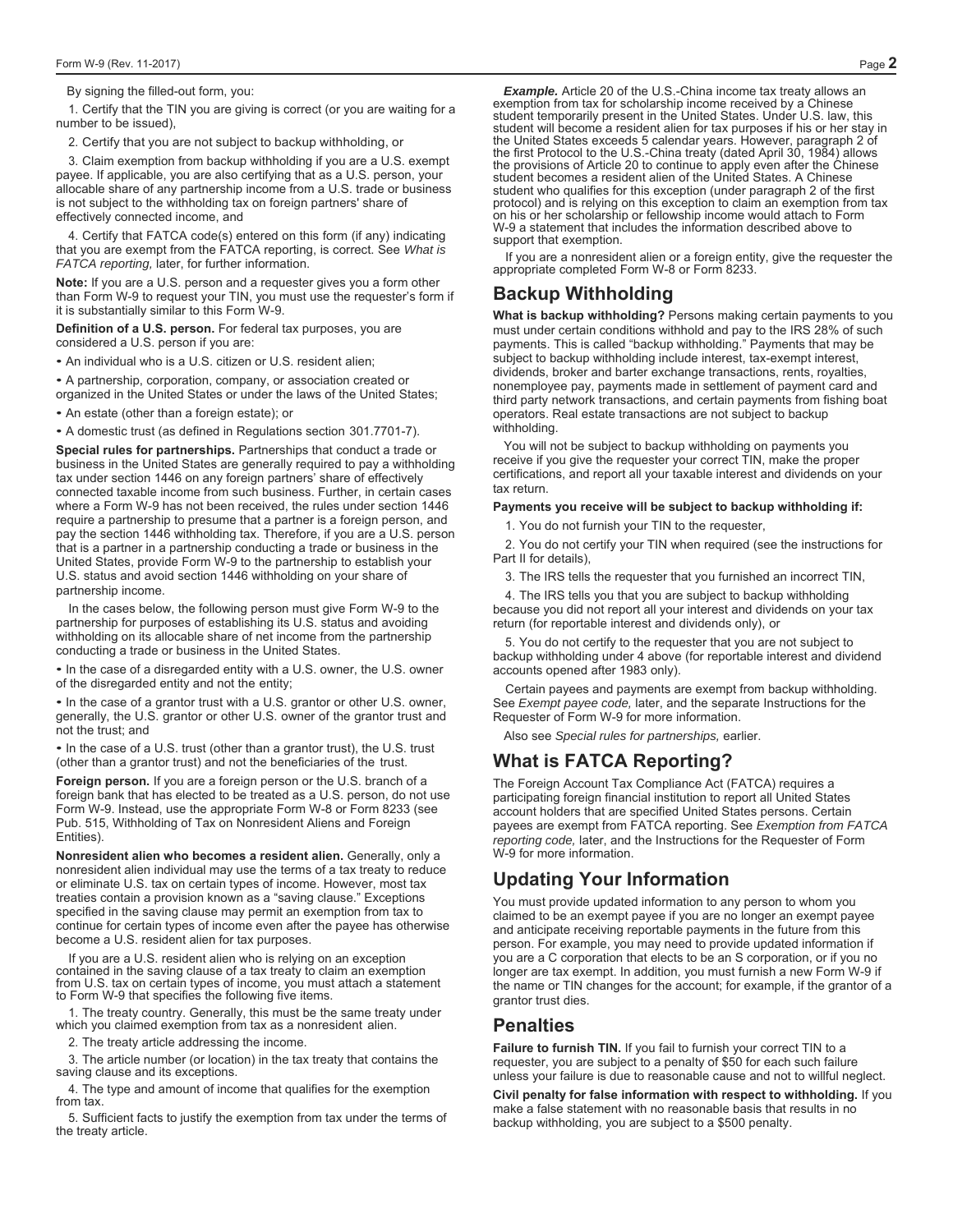Criminal penalty for falsifying information. Willfully falsifying certifications or affirmations may subject you to criminal penalties including fines and/or imprisonment.

**Misuse of TINs.** If the requester discloses or uses TINs in violation of federal law, the requester may be subject to civil and criminal penalties.

#### **Specific Instructions**

#### Line 1

You must enter one of the following on this line; do not leave this line blank. The name should match the name on your tax return.

If this Form W-9 is for a joint account (other than an account maintained by a foreign financial institution (FFI)), list first, and then circle, the name of the person or entity whose number you entered in Part I of Form W-9. If you are providing Form W-9 to an FFI to document a joint account, each holder of the account that is a U.S. person must provide a Form W-9.

a. Individual. Generally, enter the name shown on your tax return. If you have changed your last name without informing the Social Security Administration (SSA) of the name change, enter your first name, the last hame as shown on your social security card, and your new last name.

**Note: ITIN applicant:** Enter your individual name as it was entered on your Form W-7 application, line 1a. This should also be the same as the name you entered on the Form 1040/1040A/1040EZ you filed with your application.

b. Sole proprietor or single-member LLC. Enter your individual name as shown on your 1040/1040A/1040EZ on line 1. You may enter your business, trade, or "doing business as" (DBA) name on line 2.

c. Partnership, LLC that is not a single-member LLC, C corporation, or S corporation. Enter the entity's name as shown on the entity's tax return on line 1 and any business, trade, or DBA name on line 2.

d. Other entities. Enter your name as shown on required U.S. federal tax documents on line 1. This name should match the name shown on the charter or other legal document creating the entity. You may enter any business, trade, or DBA name on line 2.

e. Disregarded entity. For U.S. federal tax purposes, an entity that is disregarded as an entity separate from its owner is treated as a "disregarded entity." See Regulations section 301.7701-2(c)(2)(iii). Enter the owner's name on line 1. The name of the entity entered on line 1 should never be a disregarded entity. The name on line 1 should be the hame shown on the income tax return on which the income should be reported. For example, if a foreign LLC that is treated as a disregarded entity for U.S. federal tax purposes has a single owner that is a U.S. person, the U.S. owner's name is required to be provided on line 1. If the direct owner of the entity is also a disregarded entity, enter the first owner that is not disregarded for federal tax purposes. Enter the disregarded entity's name on line 2, "Business name/disregarded entity name." If the owner of the disregarded entity is a foreign person, the owner must complete an appropriate Form W-8 instead of a Form W-9. This is the case even if the foreign person has a U.S. TIN.

#### Line 2

If you have a business name, trade name, DBA name, or disregarded entity name, you may enter it on line 2.

#### Line 3

Check the appropriate box on line 3 for the U.S. federal tax classification of the person whose name is entered on line 1. Check only  $one$  hox on line  $3$ 

| IF the entity/person on line 1 is<br>$a(n) \ldots$                                                                                                                                                                                                                                                                  | THEN check the box for                                                                                                                   |
|---------------------------------------------------------------------------------------------------------------------------------------------------------------------------------------------------------------------------------------------------------------------------------------------------------------------|------------------------------------------------------------------------------------------------------------------------------------------|
| • Corporation                                                                                                                                                                                                                                                                                                       | Corporation                                                                                                                              |
| • Individual<br>• Sole proprietorship, or<br>• Single-member limited liability<br>company (LLC) owned by an<br>individual and disregarded for U.S.<br>federal tax purposes.                                                                                                                                         | Individual/sole proprietor or single-<br>member LLC                                                                                      |
| • LLC treated as a partnership for<br>U.S. federal tax purposes,<br>• LLC that has filed Form 8832 or<br>2553 to be taxed as a corporation,<br>or<br>• LLC that is disregarded as an<br>entity separate from its owner but<br>the owner is another LLC that is<br>not disregarded for U.S. federal tax<br>purposes. | Limited liability company and enter<br>the appropriate tax classification.<br>(P= Partnership; C= C corporation;<br>or S= S corporation) |
| • Partnership                                                                                                                                                                                                                                                                                                       | Partnership                                                                                                                              |
| • Trust/estate                                                                                                                                                                                                                                                                                                      | Trust/estate                                                                                                                             |

#### **Line 4, Exemptions**

If you are exempt from backup withholding and/or FATCA reporting, enter in the appropriate space on line 4 any code(s) that may apply to you.

#### Exempt payee code.

• Generally, individuals (including sole proprietors) are not exempt from backup withholding.

• Except as provided below, corporations are exempt from backup withholding for certain payments, including interest and dividends.

• Corporations are not exempt from backup withholding for payments made in settlement of payment card or third party network transactions.

• Corporations are not exempt from backup withholding with respect to attorneys' fees or gross proceeds paid to attorneys, and corporations that provide medical or health care services are not exempt with respect to payments reportable on Form 1099-MISC.

The following codes identify payees that are exempt from backup withholding. Enter the appropriate code in the space in line 4.

1-An organization exempt from tax under section 501(a), any IRA, or a custodial account under section  $403(b)(7)$  if the account satisfies the requirements of section  $401(f)(2)$ 

2-The United States or any of its agencies or instrumentalities

3-A state, the District of Columbia, a U.S. commonwealth or possession, or any of their political subdivisions or instrumentalities

4-A foreign government or any of its political subdivisions, agencies, or instrumentalities

#### 5-A corporation

6-A dealer in securities or commodities required to register in the United States, the District of Columbia, or a U.S. commonwealth or possession

7-A futures commission merchant registered with the Commodity Futures Trading Commission

-A real estate investment trust

9-An entity registered at all times during the tax year under the Investment Company Act of 1940

10-A common trust fund operated by a bank under section  $584(a)$ 

11-A financial institution

12-A middleman known in the investment community as a nominee or custodian

13-A trust exempt from tax under section 664 or described in section 4947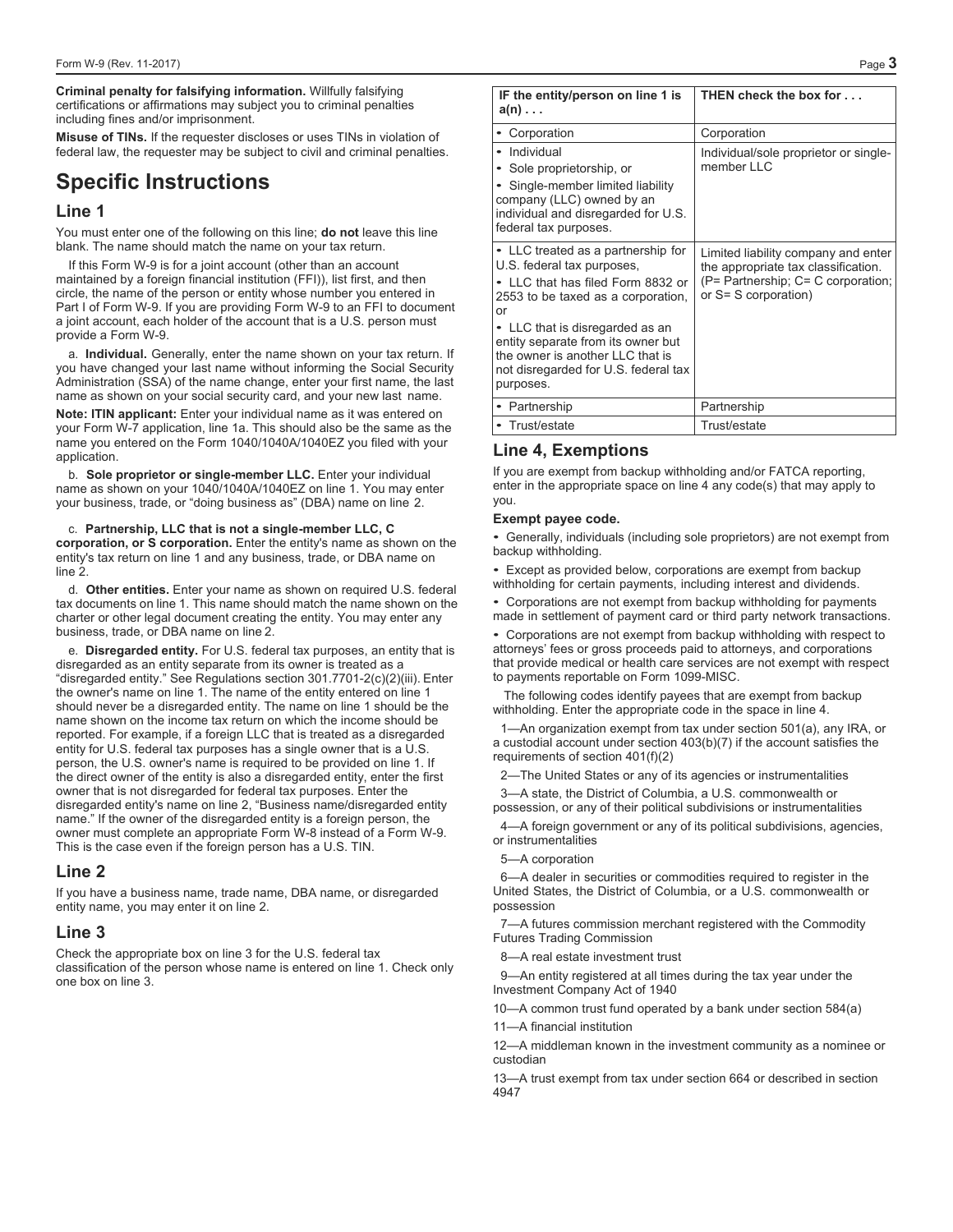The following chart shows types of payments that may be exempt from backup withholding. The chart applies to the exempt payees listed above, 1 through 13.

| IF the payment is for $\dots$                                                                | THEN the payment is exempt<br>for $\dots$                                                                                                                                                                                       |
|----------------------------------------------------------------------------------------------|---------------------------------------------------------------------------------------------------------------------------------------------------------------------------------------------------------------------------------|
| Interest and dividend payments                                                               | All exempt payees except<br>for $7$                                                                                                                                                                                             |
| <b>Broker transactions</b>                                                                   | Exempt payees 1 through 4 and 6<br>through 11 and all C corporations.<br>S corporations must not enter an<br>exempt payee code because they<br>are exempt only for sales of<br>noncovered securities acquired<br>prior to 2012. |
| Barter exchange transactions and<br>patronage dividends                                      | Exempt payees 1 through 4                                                                                                                                                                                                       |
| Payments over \$600 required to be<br>reported and direct sales over<br>\$5.000 <sup>1</sup> | Generally, exempt payees<br>1 through $5^2$                                                                                                                                                                                     |
| Payments made in settlement of<br>payment card or third party network<br>transactions        | Exempt payees 1 through 4                                                                                                                                                                                                       |

 $1$  See Form 1099-MISC, Miscellaneous Income, and its instructions.

 $2$  However, the following payments made to a corporation and reportable on Form 1099-MISC are not exempt from backup withholding: medical and health care payments, attorneys' fees, gross proceeds paid to an attorney reportable under section 6045(f), and payments for services paid by a federal executive agency.

Exemption from FATCA reporting code. The following codes identify payees that are exempt from reporting under FATCA. These codes apply to persons submitting this form for accounts maintained outside of the United States by certain foreign financial institutions. Therefore, if you are only submitting this form for an account you hold in the United States, you may leave this field blank. Consult with the person requesting this form if you are uncertain if the financial institution is subject to these requirements. A requester may indicate that a code is not required by providing you with a Form W-9 with "Not Applicable" (or any similar indication) written or printed on the line for a FATCA exemption code.

-An organization exempt from tax under section 501(a) or any individual retirement plan as defined in section 7701(a)(37)

-The United States or any of its agencies or instrumentalities

C-A state, the District of Columbia, a U.S. commonwealth or possession, or any of their political subdivisions or instrumentalities

D-A corporation the stock of which is regularly traded on one or more established securities markets, as described in Regulations section 1.1472-1(c)(1)(i)

E-A corporation that is a member of the same expanded affiliated group as a corporation described in Regulations section 1.1472-1(c)(1)(i)

F-A dealer in securities, commodities, or derivative financial instruments (including notional principal contracts, futures, forwards, and options) that is registered as such under the laws of the United States or any state

G-A real estate investment trust

H-A regulated investment company as defined in section 851 or an entity registered at all times during the tax year under the Investment Company Act of 1940

-A common trust fund as defined in section 584(a) J-

A bank as defined in section 581

K-A broker

L-A trust exempt from tax under section 664 or described in section  $4947(a)(1)$ 

M-A tax exempt trust under a section  $403(b)$  plan or section  $457(g)$ plan

Note: You may wish to consult with the financial institution requesting this form to determine whether the FATCA code and/or exempt payee code should be completed.

#### Line 5

Enter your address (number, street, and apartment or suite number). This is where the requester of this Form W-9 will mail your information returns. If this address differs from the one the requester already has on file, write NEW at the top. If a new address is provided, there is still a chance the old address will be used until the payor changes your address in their records.

#### Line 6

Enter your city, state, and ZIP code.

#### Part I. Taxpayer Identification Number (TIN)

Enter your TIN in the appropriate box. If you are a resident alien and you do not have and are not eligible to get an SSN, your TIN is your IRS individual taxpayer identification number (ITIN). Enter it in the social security number box. If you do not have an ITIN, see How to get a TIN helow

If you are a sole proprietor and you have an EIN, you may enter either vour SSN or EIN.

If you are a single-member LLC that is disregarded as an entity separate from its owner, enter the owner's SSN (or EIN, if the owner has one). Do not enter the disregarded entity's EIN. If the LLC is classified as a corporation or partnership, enter the entity's EIN.

Note: See What Name and Number To Give the Requester, later, for further clarification of name and TIN combinations

How to get a TIN. If you do not have a TIN, apply for one immediately. To apply for an SSN, get Form SS-5, Application for a Social Security Card, from your local SSA office or get this form online at www.SSA.gov. You may also get this form by calling 1-800-772-1213. Use Form W-7, Application for IRS Individual Taxpayer Identification Number, to apply for an ITIN, or Form SS-4, Application for Employer Identification Number, to apply for an EIN. You can apply for an EIN online by accessing the IRS website at www.irs.gov/Businesses and clicking on Employer Identification Number (EIN) under Starting a Business. Go to www.irs.gov/Forms to view, download, or print Form W-7 and/or Form SS-4. Or, you can go to www.irs.gov/OrderForms to place an order and have Form W-7 and/or SS-4 mailed to you within 10 business days.

If you are asked to complete Form W-9 but do not have a TIN, apply for a TIN and write "Applied For" in the space for the TIN, sign and date the form, and give it to the requester. For interest and dividend payments, and certain payments made with respect to readily tradable instruments, generally you will have 60 days to get a TIN and give it to the requester before you are subject to backup withholding on payments. The 60-day rule does not apply to other types of payments. You will be subject to backup withholding on all such payments until you provide your TIN to the requester.

Note: Entering "Applied For" means that you have already applied for a TIN or that you intend to apply for one soon.

**Caution:** A disregarded U.S. entity that has a foreign owner must use the appropriate Form W-8.

#### **Part II. Certification**

To establish to the withholding agent that you are a U.S. person, or resident alien, sign Form W-9. You may be requested to sign by the withholding agent even if item 1, 4, or 5 below indicates otherwise.

For a joint account, only the person whose TIN is shown in Part I should sign (when required). In the case of a disregarded entity, the person identified on line 1 must sign. Exempt payees, see Exempt payee code, earlier.

Signature requirements. Complete the certification as indicated in items 1 through 5 below.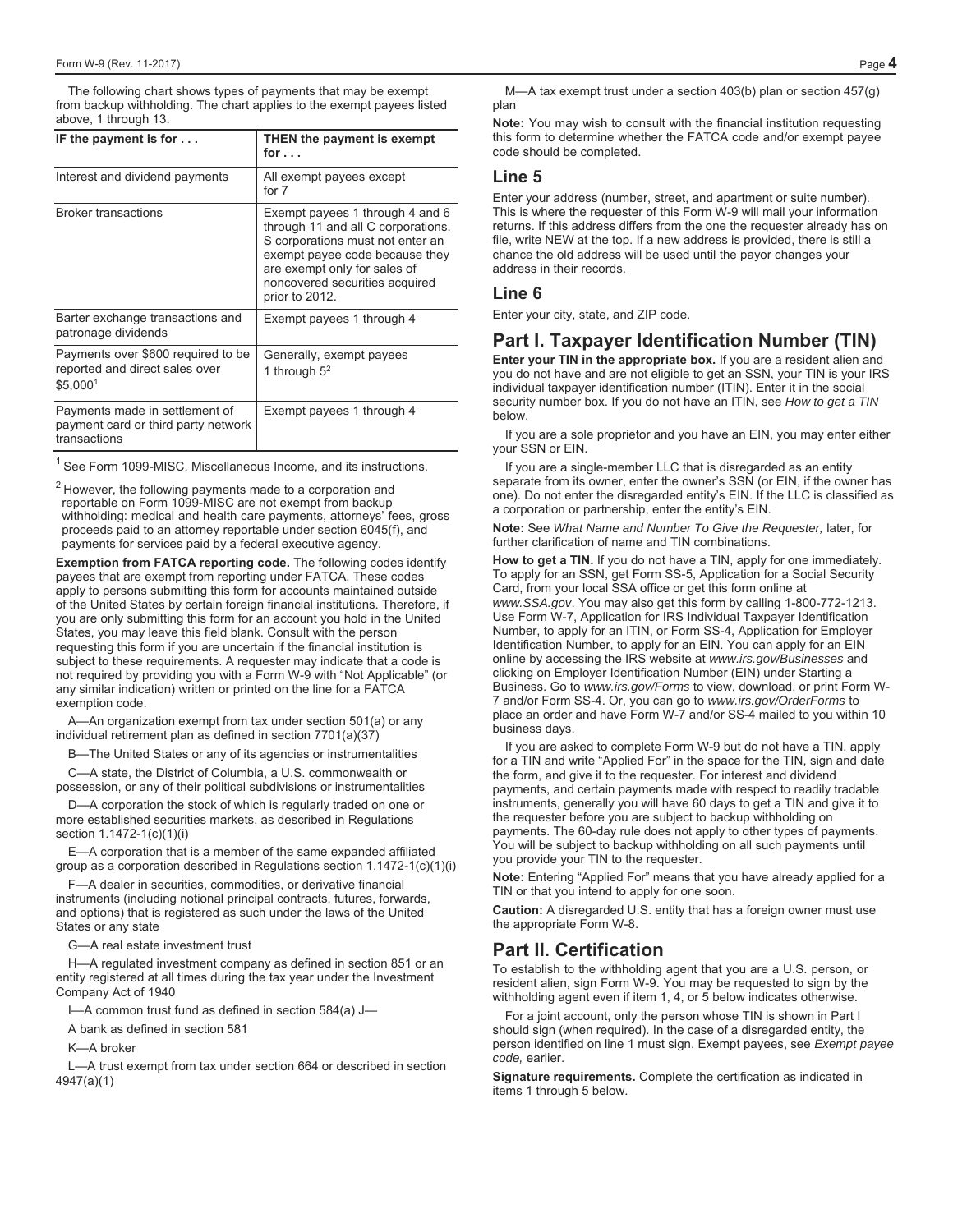1. Interest, dividend, and barter exchange accounts opened before 1984 and broker accounts considered active during 1983. You must give your correct TIN, but you do not have to sign the certification

2. Interest, dividend, broker, and barter exchange accounts opened after 1983 and broker accounts considered inactive during 1983. You must sign the certification or backup withholding will apply. If you are subject to backup withholding and you are merely providing your correct TIN to the requester, you must cross out item 2 in the certification before signing the form.

3. Real estate transactions. You must sign the certification. You may cross out item 2 of the certification.

4. Other payments. You must give your correct TIN, but you do not have to sign the certification unless you have been notified that you have previously given an incorrect TIN. "Other payments" include payments made in the course of the requester's trade or business for rents, royalties, goods (other than bills for merchandise), medical and health care services (including payments to corporations), payments to a nonemployee for services, payments made in settlement of payment card and third party network transactions, payments to certain fishing boat crew members and fishermen, and gross proceeds paid to attorneys (including payments to corporations).

5. Mortgage interest paid by you, acquisition or abandonment of secured property, cancellation of debt, qualified tuition program payments (under section 529), ABLE accounts (under section 529A), IRA, Coverdell ESA, Archer MSA or HSA contributions or distributions, and pension distributions. You must give your correct TIN, but you do not have to sign the certification.

#### What Name and Number To Give the Requester

| For this type of account:                                                                                                | Give name and SSN of:                                                                               |
|--------------------------------------------------------------------------------------------------------------------------|-----------------------------------------------------------------------------------------------------|
| 1. Individual                                                                                                            | The individual                                                                                      |
| 2. Two or more individuals (joint<br>account) other than an account<br>maintained by an FFI                              | The actual owner of the account or, if<br>combined funds, the first individual on<br>the $account1$ |
| 3. Two or more U.S. persons<br>(joint account maintained by an FFI)                                                      | Each holder of the account                                                                          |
| 4. Custodial account of a minor<br>(Uniform Gift to Minors Act)                                                          | The minor <sup>2</sup>                                                                              |
| 5. a. The usual revocable savings trust<br>(grantor is also trustee)                                                     | The grantor-trustee <sup>1</sup>                                                                    |
| b. So-called trust account that is not<br>a legal or valid trust under state law                                         | The actual owner <sup>1</sup>                                                                       |
| 6. Sole proprietorship or disregarded<br>entity owned by an individual                                                   | The owner <sup>3</sup>                                                                              |
| 7. Grantor trust filing under Optional<br>Form 1099 Filing Method 1 (see<br>Regulations section 1.671-4(b)(2)(i)<br>(A)) | The grantor*                                                                                        |
| For this type of account:                                                                                                | Give name and EIN of:                                                                               |
| 8. Disregarded entity not owned by an<br>individual                                                                      | The owner                                                                                           |
| 9. A valid trust, estate, or pension trust                                                                               | Legal entity <sup>4</sup>                                                                           |
| 10. Corporation or LLC electing<br>corporate status on Form 8832 or<br>Form 2553                                         | The corporation                                                                                     |
| 11. Association, club, religious,<br>charitable, educational, or other tax-<br>exempt organization                       | The organization                                                                                    |
| 12. Partnership or multi-member LLC                                                                                      | The partnership                                                                                     |
| 13. A broker or registered nominee                                                                                       | The broker or nominee                                                                               |

| For this type of account:                                                                                                                                                                                  | Give name and EIN of: |
|------------------------------------------------------------------------------------------------------------------------------------------------------------------------------------------------------------|-----------------------|
| 14. Account with the Department of<br>Agriculture in the name of a public<br>entity (such as a state or local<br>government, school district, or<br>prison) that receives agricultural<br>program payments | The public entity     |
| 15. Grantor trust filing under the Form<br>1041 Filing Method or the Optional<br>Form 1099 Filing Method 2 (see                                                                                            | The trust             |

<sup>1</sup> List first and circle the name of the person whose number you furnish. If only one person on a joint account has an SSN, that person's number must be furnished.

<sup>2</sup> Circle the minor's name and furnish the minor's SSN.

Regulations section 1.671-4(b)(2)(i)(B))

<sup>3</sup> You must show your individual name and you may also enter your business or DBA name on the "Business name/disregarded entity' name line. You may use either your SSN or EIN (if you have one), butthe IRS encourages you to use your SSN.

<sup>4</sup> List first and circle the name of the trust, estate, or pension trust. (Do not furnish the TIN of the personal representative or trustee unless the legal entity itself is not designated in the account title.) Also see Special rules for partnerships, earlier.

\*Note: The grantor also must provide a Form W-9 to trustee of trust.

Note: If no name is circled when more than one name is listed, the number will be considered to be that of the first name listed.

#### **Secure Your Tax Records From Identity Theft**

Identity theft occurs when someone uses your personal information such as your name, SSN, or other identifying information, without your permission, to commit fraud or other crimes. An identity thief may use your SSN to get a job or may file a tax return using your SSN to receive a refund.

To reduce your risk:

- Protect your SSN,
- Ensure your employer is protecting your SSN, and

• Be careful when choosing a tax preparer.

If your tax records are affected by identity theft and you receive a notice from the IRS, respond right away to the name and phone number printed on the IRS notice or letter.

If your tax records are not currently affected by identity theft but you think you are at risk due to a lost or stolen purse or wallet, questionable credit card activity or credit report, contact the IRS Identity Theft Hotline at 1-800-908-4490 or submit Form 14039.

For more information, see Pub. 5027, Identity Theft Information for Taxpayers.

Victims of identity theft who are experiencing economic harm or a systemic problem, or are seeking help in resolving tax problems that have not been resolved through normal channels, may be eligible for Taxpayer Advocate Service (TAS) assistance. You can reach TAS by calling the TAS toll-free case intake line at 1-877-777-4778 or TTY/TDD 1-800-829-4059.

Protect yourself from suspicious emails or phishing schemes. Phishing is the creation and use of email and websites designed to mimic legitimate business emails and websites. The most common act is sending an email to a user falsely claiming to be an established legitimate enterprise in an attempt to scam the user into surrendering private information that will be used for identity theft.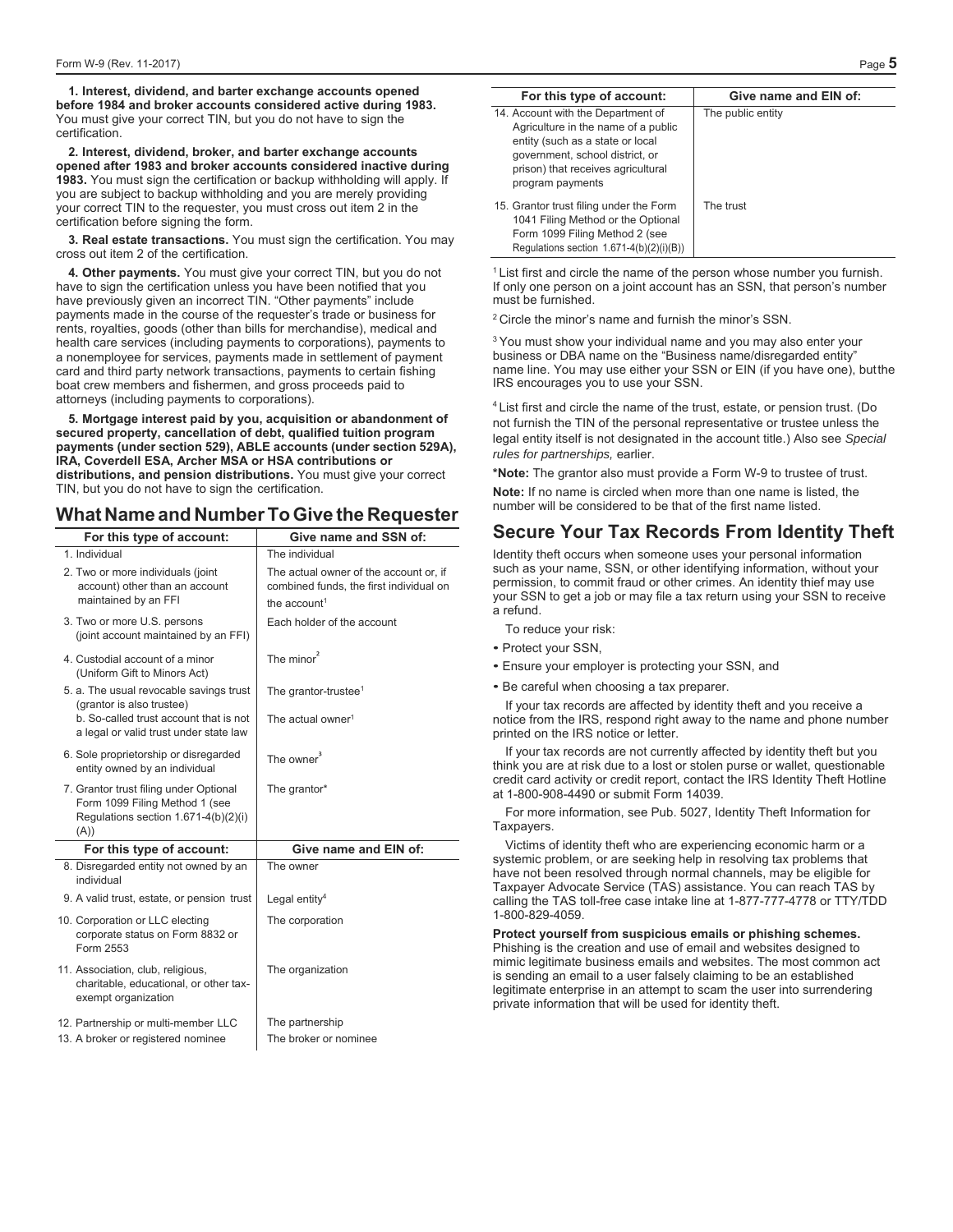The IRS does not initiate contacts with taxpayers via emails. Also, the IRS does not request personal detailed information through email or ask taxpayers for the PIN numbers, passwords, or similar secret access information for their credit card, bank, or other financial accounts.

If you receive an unsolicited email claiming to be from the IRS, forward this message to phishing@irs.gov. You may also report misuse of the IRS name, logo, or other IRS property to the Treasury Inspector General for Tax Administration (TIGTA) at 1-800-366-4484. You can forward suspicious emails to the Federal Trade Commission at spam@uce.gov or report them at www.ftc.gov/complaint. You can contact the FTC at www.ftc.gov/idtheft or 877-IDTHEFT (877-438-4338). If you have been the victim of identity theft, see www.IdentityTheft.gov and Pub. 5027.

Visit www.irs.gov/IdentityTheft to learn more about identity theft and how to reduce your risk.

#### **Privacy Act Notice**

Section 6109 of the Internal Revenue Code requires you to provide your correct TIN to persons (including federal agencies) who are required to file information returns with the IRS to report interest, dividends, or certain other income paid to you; mortgage interest you paid; the acquisition or abandonment of secured property; the cancellation of debt; or contributions you made to an IRA, Archer MSA, or HSA. The person collecting this form uses the information on the form to file information returns with the IRS, reporting the above information. Routine uses of this information include giving it to the Department of Justice for civil and criminal litigation and to cities, states, the District of Columbia, and U.S. commonwealths and possessions for use in administering their laws. The information also may be disclosed to other countries under a treaty, to federal and state agencies to enforce civil and criminal laws, or to federal law enforcement and intelligence agencies to combat terrorism. You must provide your TIN whether or not you are required to file a tax return. Under section 3406, payers must generally withhold a percentage of taxable interest, dividend, and certain other payments to a payee who does not give a TIN to the payer. Certain penalties may also apply for providing false or fraudulent information.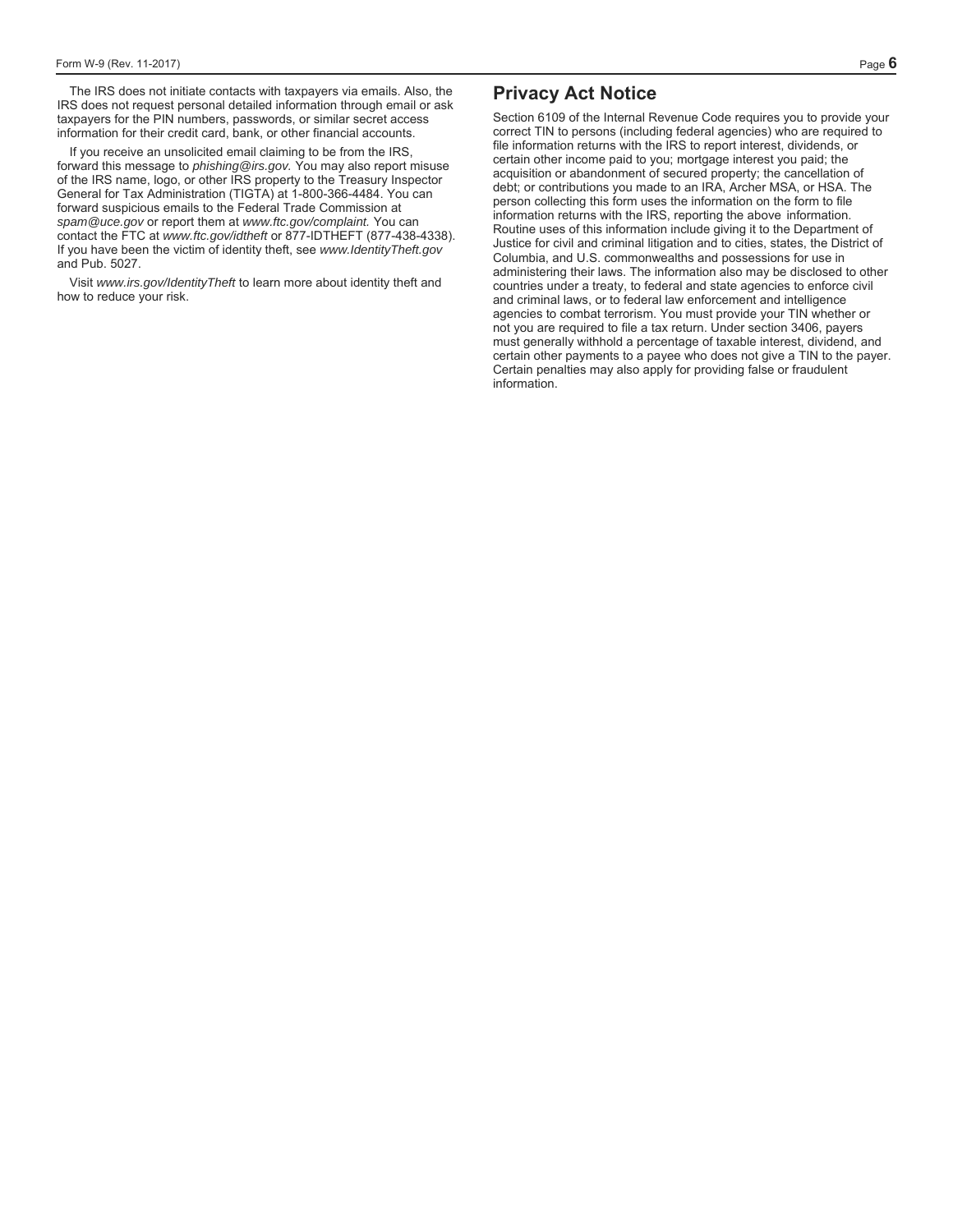#### **PAY TO PLAY DOCUMENTS**

THE FOLLOWING DOCUMENTS ARE PAY TO PLAY DOCUMENTS WHICH MUST BE FILLED OUT AND PROVIDED TO THE TOWNSHIP 10 DAYS PRIOR TO ANY RESOLUTION OF AWARD.

YOU WILL BE NOTIFIED BY THE TOWNSHIP IF THESE ARE REQUIRED FROM YOU.

GENERALLY, IT WILL BE FOR CONTRACTS EXCEEDING OR EXPECTED TO EXCEED \$17,500.00 IN A SINGLE CONTRACT OR OVER A 12 MONTH PERIOD WITH THE SAME VENDOR.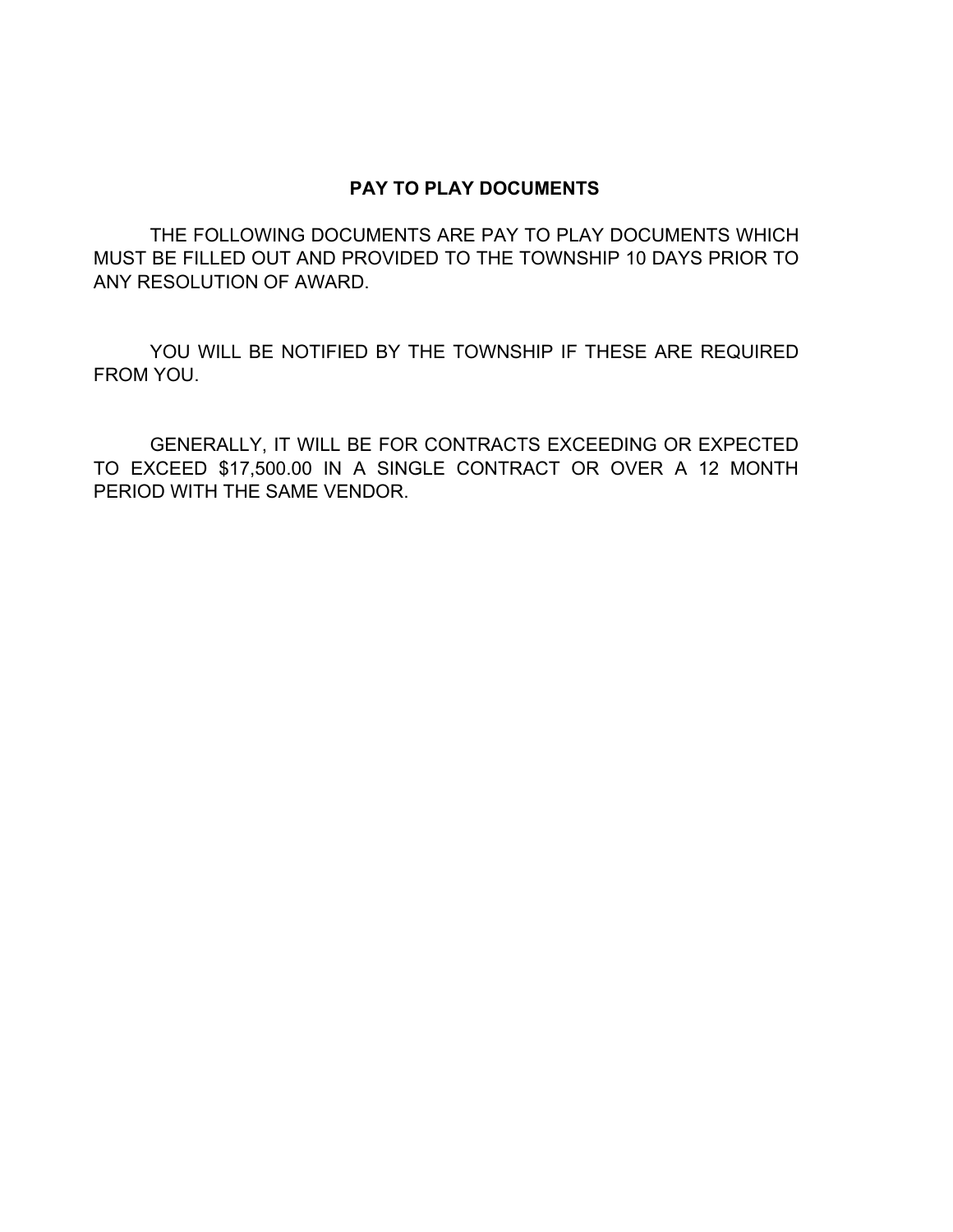#### **BUSINESS ENTITY DISCLOSURE CERTIFICATION** FOR NON-FAIR AND OPEN CONTRACTS Required Pursuant To N.J.S.A. 19:44A-20.8 **TOWNSHIP OF HOPEWELL**

#### **Part I – Vendor Affirmation**

The undersigned, being authorized and knowledgeable of the circumstances, does hereby certify that the *TOWNSHIP OF HOPEWELL* has not made and will not make any reportable contributions pursuant to N.J.S.A. 19:44A-1 et seq. that, pursuant to P.L. 2004, c. 19 would bar the award of this contract in the one year period preceding Date of Contract

\_\_\_\_\_\_\_\_\_\_\_\_\_\_\_\_to any of the following named candidate committee, joint candidates committee; or political party committee representing the elected officials of the **TOWNSHIP OF HOPEWELL** as defined pursuant to N.J.S.A. 19:44A-3(p), (q) and (r).

#### **Part II – Ownership Disclosure Certification**

I certify that the list below contains the names and home addresses of all owners holding  $10\%$  or more of the issued and outstanding stock of the undersigned.

#### **Check the box that represents the type of business entity:**

| Name of Stock or Shareholder                      |  | <b>Home Address</b>                                        |  |
|---------------------------------------------------|--|------------------------------------------------------------|--|
| Limited Partnership Limited Liability Corporation |  | Limited Liability Partnership                              |  |
| $\Box$ Partnership                                |  | Corporation LSole Proprietorship LSubchapter S Corporation |  |

| <b>Name of Stock of Shareholder</b> | <b>TIOTIC AUGLASS</b> |
|-------------------------------------|-----------------------|
|                                     |                       |
|                                     |                       |
|                                     |                       |
|                                     |                       |
|                                     |                       |
|                                     |                       |
|                                     |                       |
|                                     |                       |
|                                     |                       |
|                                     |                       |

#### **Part 3 – Signature and Attestation:**

The undersigned is fully aware that if I have misrepresented in whole or part this affirmation and certification, I and/or the business entity, will be liable for any penalty permitted under law.

Name of Business Entity: Signature of Affiant: Title: Printed Name of Affiant :\_\_\_\_\_\_\_\_\_\_\_\_\_\_\_\_\_\_\_\_\_\_\_\_\_\_\_ Date:\_\_\_\_\_\_\_\_\_\_\_\_\_\_\_\_\_\_\_\_\_\_\_\_\_\_\_\_\_\_\_ Subscribed and sworn before me this day of  $\overline{\phantom{a}}$ , 2 $\overline{\phantom{a}}$ . **\_\_\_\_\_\_\_\_\_\_\_\_\_\_\_\_\_\_\_\_\_\_\_\_\_\_\_\_\_\_\_\_\_** (Witnessed or attested by)

My Commission expires:

**\_\_\_\_\_\_\_\_\_\_\_\_\_\_\_\_\_\_\_\_\_\_\_\_\_\_\_\_\_\_\_\_** (Seal)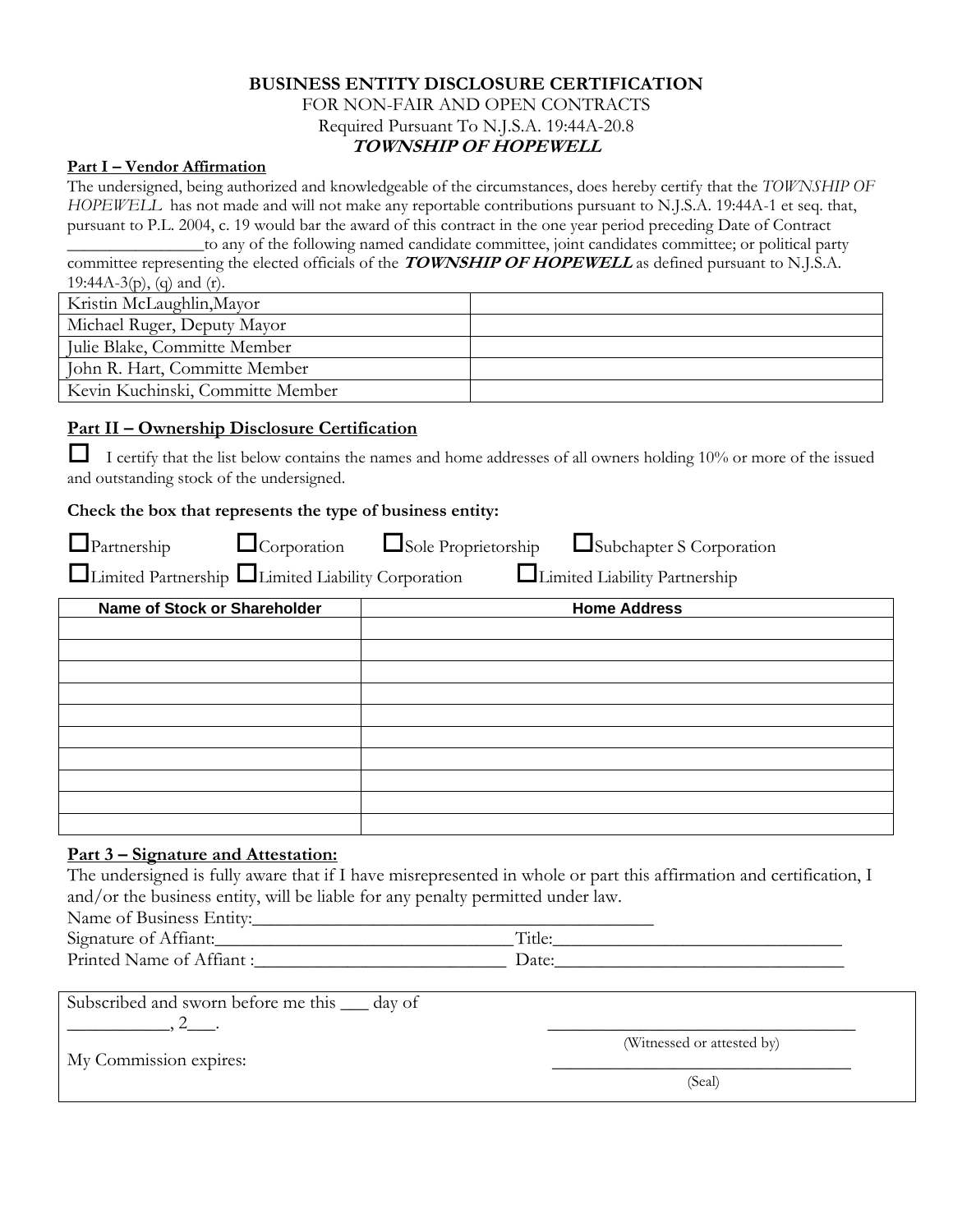#### **BUSINESS ENTITY DISCLOSURE CERTIFICATION**

FOR NON-FAIR AND OPEN CONTRACTS

Required Pursuant To N.J.S.A. 19:44A-20.8

#### **TOWNSHIP OF HOPEWELL**

The following is statutory text related to the terms and citations used in the Business Entity Disclosure Certification form.

#### **"Local Unit Pay-To-Play Law" (P.L. 2004, c.19, as amended by P.L. 2005, c.51)**

#### **19:44A-20.6 Certain contributions deemed as contributions by business entity.**

5. When a business entity is a natural person, a contribution by that person's spouse or child, residing therewith, shall be deemed to be a contribution by the business entity. When a business entity is other than a natural person, a contribution by any person or other business entity having an interest therein shall be deemed to be a contribution by the business entity.

#### **19:44A-20.7 Definitions relative to certain campaign contributions.**

6. As used in sections 2 through 12 of this act:

"business entity" means any natural or legal person, business corporation, professional services corporation, limited liability company, partnership, limited partnership, business trust, association or any other legal commercial entity organized under the laws of this State or of any other state or foreign jurisdiction;

"interest" means the ownership or control of more than 10% of the profits or assets of a business entity or 10% of the stock in the case of a business entity that is a corporation for profit, as appropriate;

#### **Temporary and Executing**

12. Nothing contained in this act shall be construed as affecting the eligibility of any business entity to perform a public contract because that entity made a contribution to any committee during the one-year period immediately preceding the effective date of this act.

#### ~~~~~~~~~~~~~~~~~~~~~

#### **The New Jersey Campaign Contributions and Expenditures Reporting Act (N.J.S.A. 19:44A-1 et seq.)**

**19:44A-3 Definitions.** In pertinent part…

p. The term "political party committee" means the State committee of a political party, as organized pursuant to R.S.19:5-4, any county committee of a political party, as organized pursuant to R.S.19:5-3, or any municipal committee of a political party, as organized pursuant to R.S.19:5-2.

q. The term "candidate committee" means a committee established pursuant to subsection a. of section 9 of P.L.1973, c.83 (C.19:44A-9) for the purpose of receiving contributions and making expenditures.

r. the term "joint candidates committee" means a committee established pursuant to subsection a. of section 9 of P.L.1973, c.83 (C.19:44A-9) by at least two candidates for the same elective public offices in the same election in a legislative district, county, municipality or school district, but not more candidates than the total number of the same elective public offices to be filled in that election, for the purpose of receiving contributions and making expenditures. For the purpose of this subsection: …; the offices of member of the board of chosen freeholders and county executive shall be deemed to be the same elective public offices in a county; and the offices of mayor and member of the municipal governing body shall be deemed to be the same elective public offices in a municipality.

#### **19:44A-8 and 16 Contributions, expenditures, reports, requirements.**

*While the provisions of this section are too extensive to reprint here, the following is deemed to be the pertinent part affecting amounts of contributions:*

"The \$300 limit established in this subsection shall remain as stated in this subsection without further adjustment by the commission in the manner prescribed by section 22 of P.L.1993, c.65 (C.19:44A-7.2)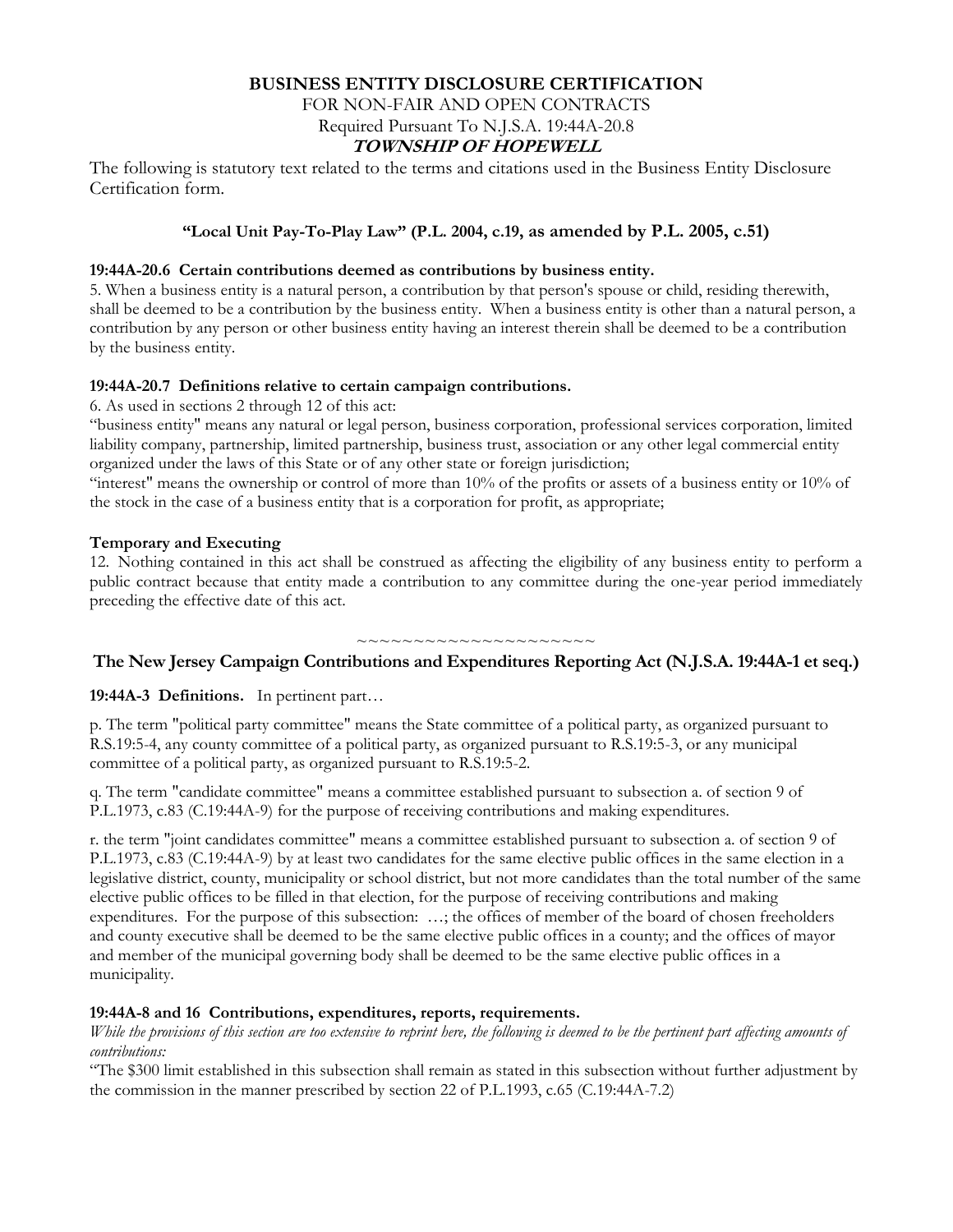# **C. 271 POLITICAL CONTRIBUTION DISCLOSURE FORM Contractor Instructions**

Business entities (contractors) receiving contracts from a public agency that are NOT awarded pursuant to a "fair and open" process (defined at N.J.S.A. 19:44A-20.7) are subject to the provisions of P.L. 2005, c. 271, s.2 (N.J.S.A. 19:44A-20.26). This law provides that 10 days prior to the award of such a contract, the contractor shall disclose contributions to:

- any State, county, or municipal committee of a political party
- any legislative leadership committee\*
- any continuing political committee (a.k.a., political action committee)
- any candidate committee of a candidate for, or holder of, an elective office:
	- o of the public entity awarding the contract
	- o of that county in which that public entity is located
	- o of another public entity within that county
	- o or of a legislative district in which that public entity is located or, when the public entity is a county, of any legislative district which includes all or part of the county

The disclosure must list reportable contributions to any of the committees that exceed \$300 per election cycle that were made during the 12 months prior to award of the contract. See N.J.S.A. 19:44A-8 and 19:44A-16 for more details on reportable contributions.

N.J.S.A. 19:44A-20.26 itemizes the parties from whom contributions must be disclosed when a business entity is not a natural person. This includes the following:

- individuals with an "interest" ownership or control of more than 10% of the profits or assets of a business entity or  $10\%$  of the stock in the case of a business entity that is a corporation for profit
- all principals, partners, officers, or directors of the business entity or their spouses
- any subsidiaries directly or indirectly controlled by the business entity
- IRS Code Section 527 New Jersey based organizations, directly or indirectly controlled by the business entity and filing as continuing political committees, (PACs).

When the business entity is a natural person, "a contribution by that person's spouse or child, residing therewith, shall be deemed to be a contribution by the business entity." [N.J.S.A. 19:44A-20.26(b)] The contributor must be listed on the disclosure.

Any business entity that fails to comply with the disclosure provisions shall be subject to a fine imposed by ELEC in an amount to be determined by the Commission which may be based upon the amount that the business entity failed to report.

The enclosed list of agencies is provided to assist the contractor in identifying those public agencies whose elected official and/or candidate campaign committees are affected by the disclosure requirement. It is the contractor's responsibility to identify the specific committees to which contributions may have been made and need to be disclosed. The disclosed information may exceed the minimum requirement.

The enclosed form, a content-consistent facsimile, or an electronic data file containing the required details (along with a signed cover sheet) may be used as the contractor's submission and is disclosable to the public under the Open Public Records Act.

The contractor must also complete the attached Stockholder Disclosure Certification. This will assist the agency in meeting its obligations under the law. NOTE: This section does not apply to Board of **Education contracts.** 

\* N.J.S.A. 19:44A-3(s): "The term "legislative leadership committee" means a committee established, authorized to be established, or designated by the President of the Senate, the Minority Leader of the Senate, the Speaker of the General Assembly or the Minority Leader of the General Assembly pursuant to section 16 of P.L.1993, c.65 (C.19:44A-10.1) for the purpose of receiving contributions and making expenditures."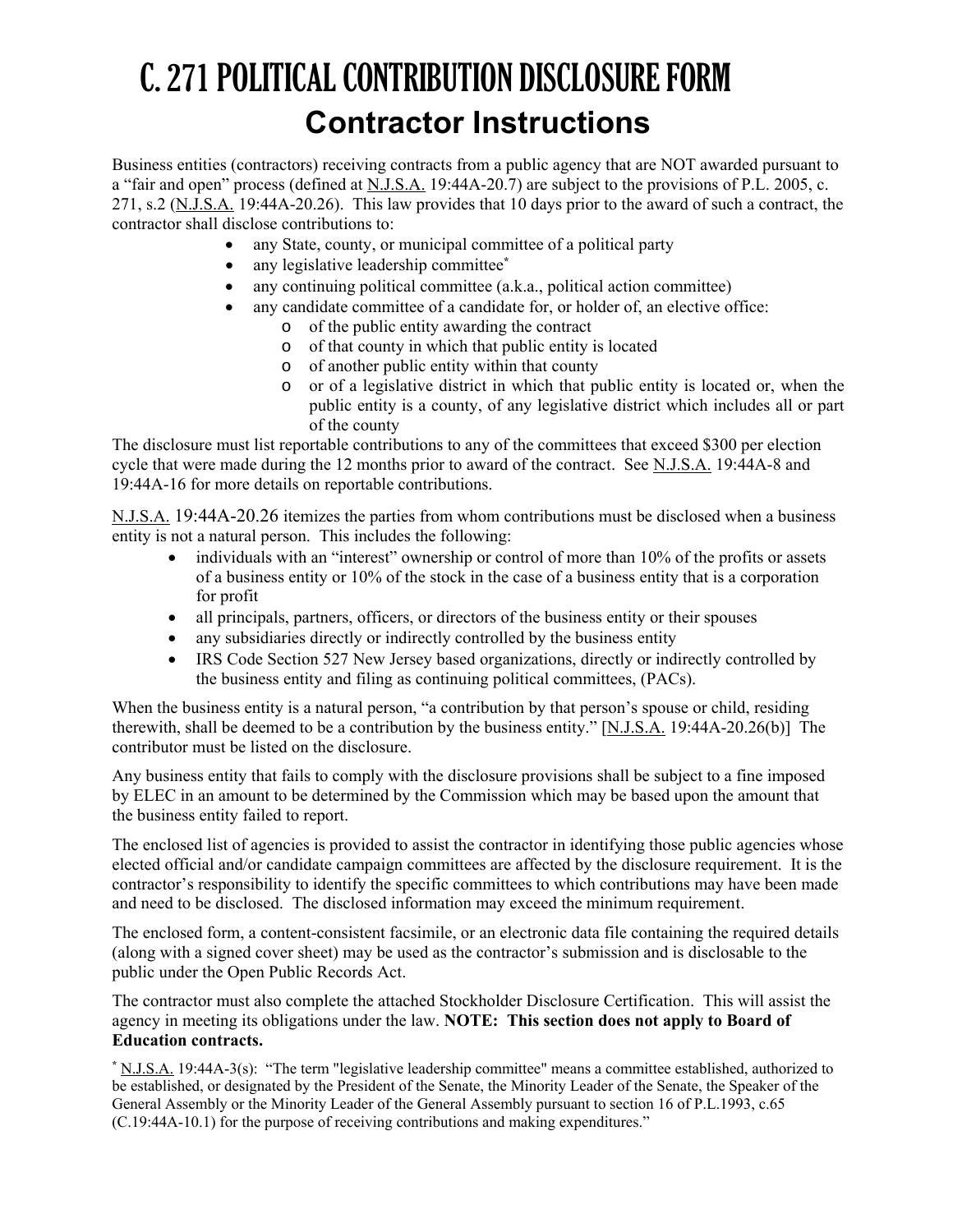# C. 271 POLITICAL CONTRIBUTION DISCLOSURE FORM

Required Pursuant To N.J.S.A. 19:44A-20.26

#### **This form or its permitted facsimile must be submitted to the local unit no later than 10 days prior to the award of the contract.**

#### Part I – Vendor Information

| Vendor Name: |  |        |                                           |
|--------------|--|--------|-------------------------------------------|
| Address:     |  |        |                                           |
| City:        |  | State: | $\overline{\phantom{a}}$<br>$\angle 1$ p: |

The undersigned being authorized to certify, hereby certifies that the submission provided herein represents compliance with the provisions of N.J.S.A. 19:44A-20.26 and as represented by the Instructions accompanying this form.

Signature **1920 1920 1930 1931 1931 1931 1931 1931 1931 1932 1933 1933 1933 1933 1933 1933 1933 1933 1933 1933 1933 1933 1933 1933 1933 1933 1933 1933 1933 1933 1** 

BBBBBBBBBBBBBBBBBBBBBBBBB BBBBBBBBBBBBBBBBBBBBBBBBBBBB BBBBBBBBBBBBBBBBBBBBBBBBB

#### **Part II - Contribution Disclosure**

Disclosure requirement: Pursuant to N.J.S.A. 19:44A-20.26 this disclosure must include all reportable political contributions (more than \$300 per election cycle) over the 12 months prior to submission to the committees of the government entities listed on the form provided by the local unit.

 $\Box$  Check here if disclosure is provided in electronic form.

| <b>Contributor Name</b> | <b>Recipient Name</b> | <b>Date</b> | <b>Dollar Amount</b> |
|-------------------------|-----------------------|-------------|----------------------|
|                         |                       |             | $\$$                 |
|                         |                       |             |                      |
|                         |                       |             |                      |
|                         |                       |             |                      |
|                         |                       |             |                      |
|                         |                       |             |                      |
|                         |                       |             |                      |
|                         |                       |             |                      |
|                         |                       |             |                      |
|                         |                       |             |                      |
|                         |                       |             |                      |
|                         |                       |             |                      |
|                         |                       |             |                      |
|                         |                       |             |                      |
|                         |                       |             |                      |
|                         |                       |             |                      |
|                         |                       |             |                      |
|                         |                       |             |                      |
|                         |                       |             |                      |

The Gheek here if the information is continued on subsequent page(s)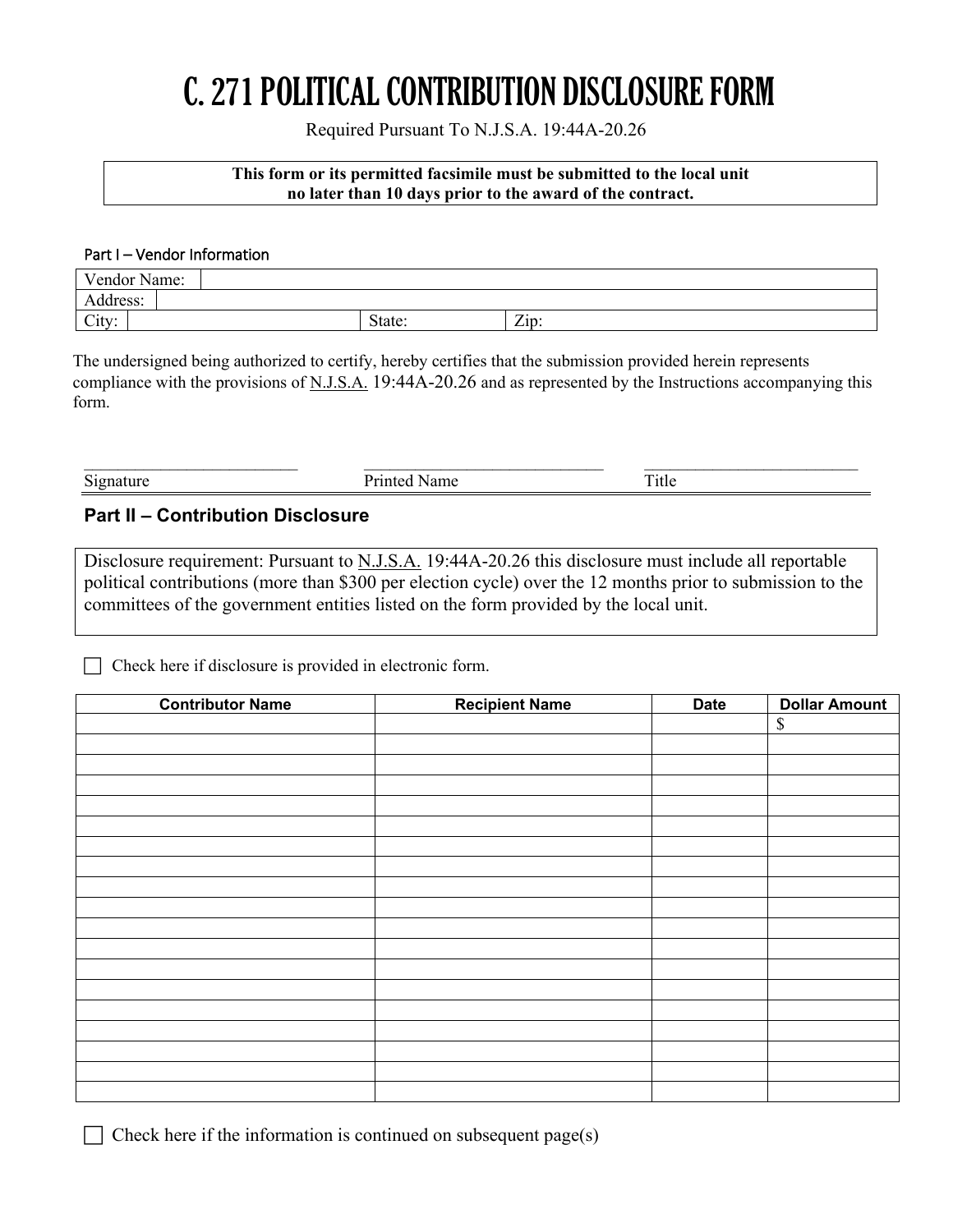#### **Continuation Page**

### **C. 271 POLITICAL CONTRIBUTION DISCLOSURE FORM**

Required Pursuant To N.J.S.A. 19:44A-20.26

Page  $_{\phantom{1}}$  of  $_{\phantom{1}}$ 

Vendor Name:

| Dollar Amount | <b>Contributor Name</b> | <b>Recipient Name</b> | <b>Date</b> |  |
|---------------|-------------------------|-----------------------|-------------|--|
|               |                         |                       |             |  |
|               |                         |                       |             |  |
|               |                         |                       |             |  |
|               |                         |                       |             |  |
|               |                         |                       |             |  |
|               |                         |                       |             |  |
|               |                         |                       |             |  |
|               |                         |                       |             |  |
|               |                         |                       |             |  |
|               |                         |                       |             |  |
|               |                         |                       |             |  |
|               |                         |                       |             |  |
|               |                         |                       |             |  |
|               |                         |                       |             |  |
|               |                         |                       |             |  |
|               |                         |                       |             |  |
|               |                         |                       |             |  |
|               |                         |                       |             |  |
|               |                         |                       |             |  |
|               |                         |                       |             |  |
|               |                         |                       |             |  |
|               |                         |                       |             |  |
|               |                         |                       |             |  |
|               |                         |                       |             |  |
|               |                         |                       |             |  |
|               |                         |                       |             |  |
|               |                         |                       |             |  |
|               |                         |                       |             |  |
|               |                         |                       |             |  |
|               |                         |                       |             |  |
|               |                         |                       |             |  |
|               |                         |                       |             |  |
|               |                         |                       |             |  |
|               |                         |                       |             |  |
|               |                         |                       |             |  |
|               |                         |                       |             |  |
|               |                         |                       |             |  |
|               |                         |                       |             |  |

 $\Box$  Check here if the information is continued on subsequent page(s)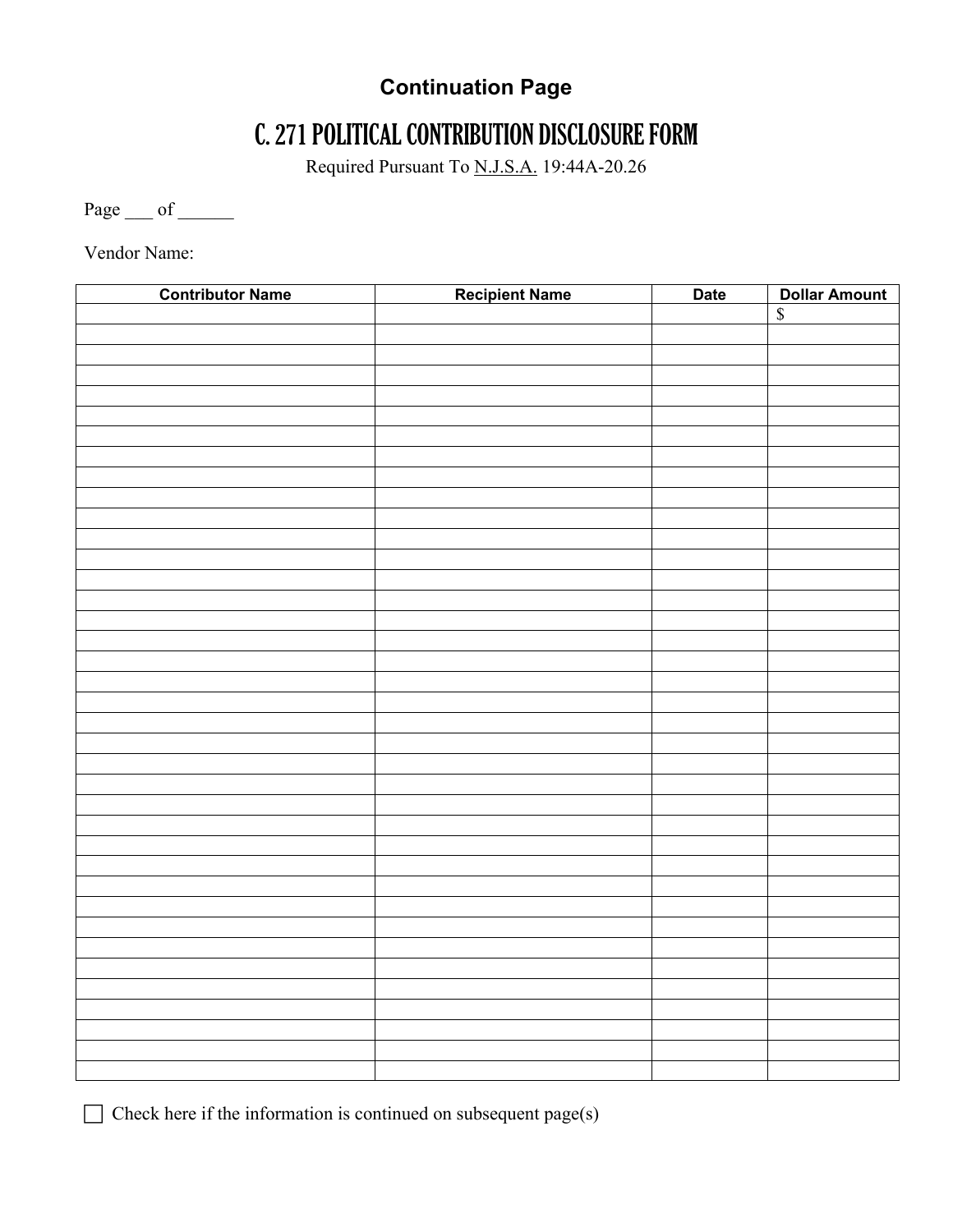#### **List of Agencies with Elected Officials Required for Political Contribution Disclosure N.J.S.A. 19:44A-20.26**

#### **County Name:**

State: Governor, and Legislative Leadership Committees Legislative District #s:  $24<sup>th</sup>$  Legislative District State Senator and two members of the General Assembly per district.

County:

Freeholders County Clerk Sheriff  $\{County\;Exercise\}$  Surrogate

Municipalities (Mayor and members of governing body, regardless of title):

#### **USERS SHOULD CREATE THEIR OWN FORM, OR DOWNLOAD FROM the Pay to Play section OF THE DLGS WEBSITE A COUNTY-BASED, CUSTOMIZABLE FORM.**